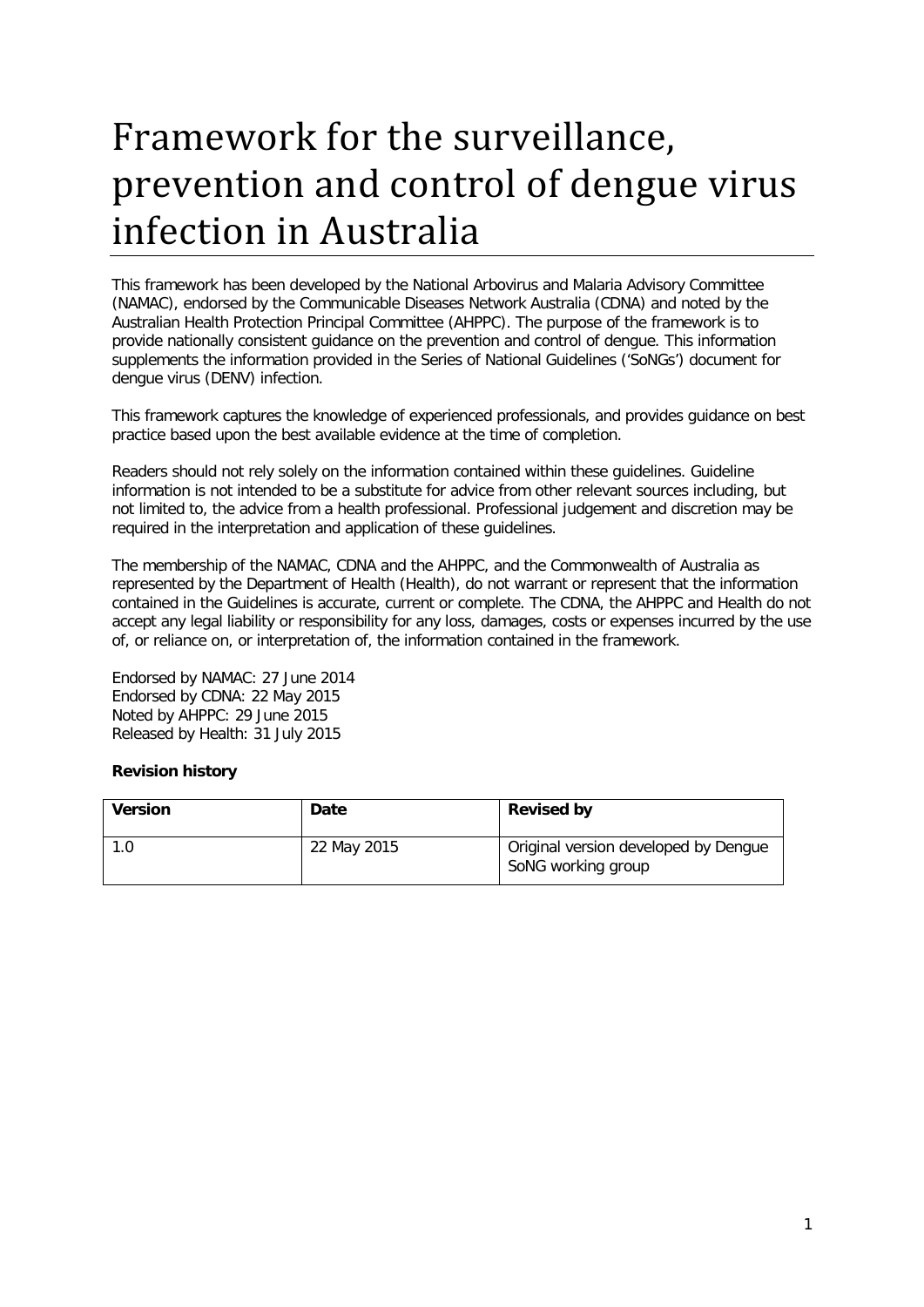# <span id="page-1-0"></span>**Table of contents**

| Vertebrate, vector and climate surveillance in States and Territories  12 |  |
|---------------------------------------------------------------------------|--|
|                                                                           |  |
|                                                                           |  |
|                                                                           |  |
|                                                                           |  |
|                                                                           |  |
|                                                                           |  |
|                                                                           |  |
|                                                                           |  |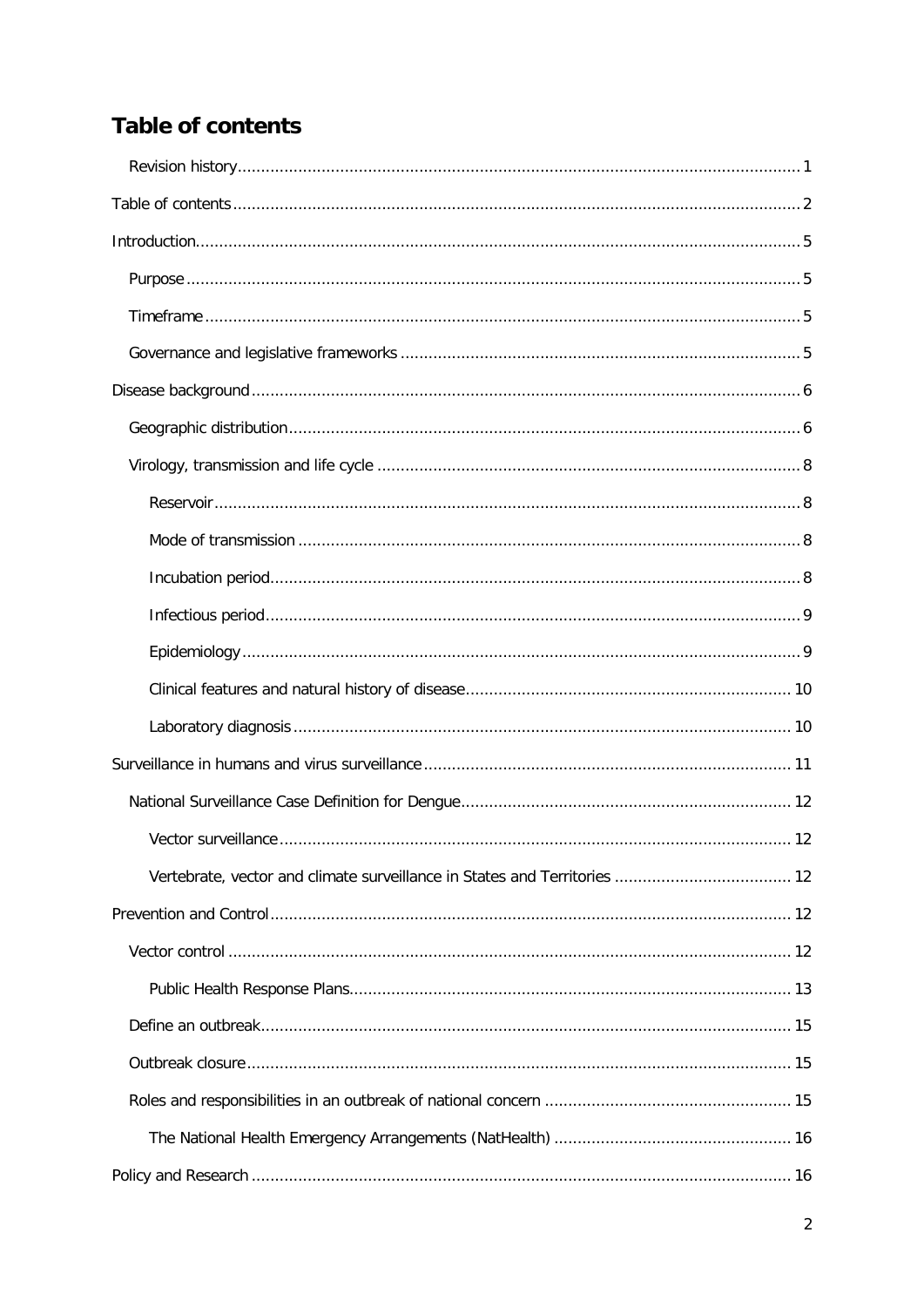| Appendix 1 Dengue SoNG Guidelines for public health units in responding to notified case of dengue |
|----------------------------------------------------------------------------------------------------|
| Appendix 2 Emergency interventions and control for public health practitioners 20                  |
|                                                                                                    |
|                                                                                                    |
|                                                                                                    |
|                                                                                                    |
|                                                                                                    |
|                                                                                                    |
|                                                                                                    |
|                                                                                                    |
|                                                                                                    |
|                                                                                                    |
|                                                                                                    |
| Example triggers for escalation of public messages outside of north Queensland 25                  |
|                                                                                                    |
|                                                                                                    |
|                                                                                                    |
|                                                                                                    |
|                                                                                                    |
|                                                                                                    |
| Appendix 6 Public health reference laboratories for diagnosing human infections, and entomology    |
|                                                                                                    |
|                                                                                                    |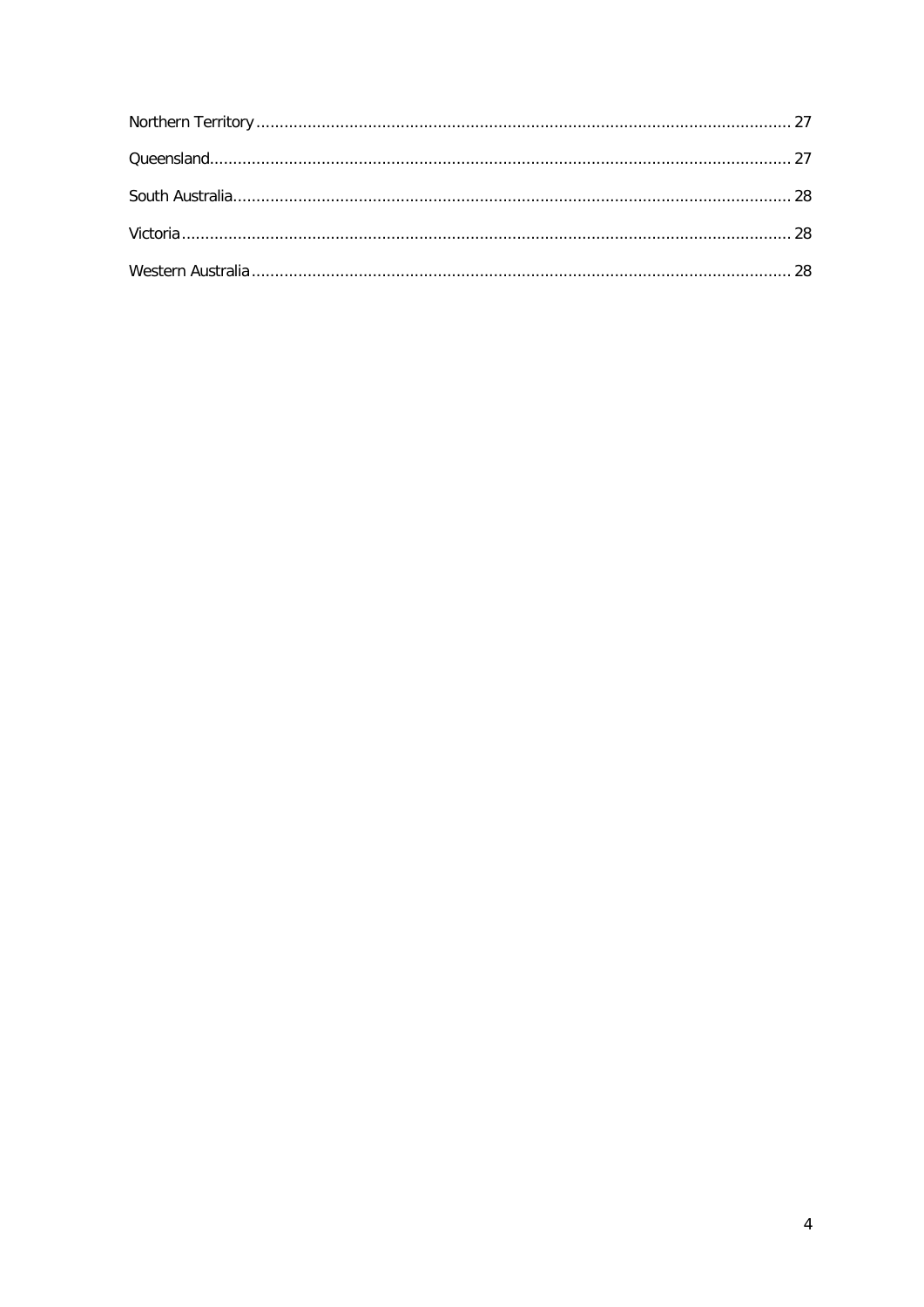# <span id="page-4-0"></span>**Introduction**

# <span id="page-4-1"></span>**Purpose**

The purpose of this national framework for DENV infection is to reduce the risk of local transmission of DENV and prevent the ongoing establishment of the virus in Australia (endemicity) by:

- Strengthening monitoring of cases for any evidence of locally-acquired cases (those acquired in Australia) and information sharing between jurisdictions on cases that may have been acquired in another state/territory;
- Emphasising the need for confirmation of diagnoses for locally-acquired cases;
- Encouraging the monitoring of overseas-acquired cases and patterns of disease occurrence in other countries;
- Outlining generic messages for educating public health professionals in differential diagnoses (chikungunya, dengue, Zika virus, Barmah Forest virus, etc.);
- Documenting the risks of exotic mosquito incursions (specifically of the vectors of DENV) and define receptive areas;
- Describing surveillance for the vectors of DENV;
- Encouraging strain differentiation and the monitoring of viral evolution;
- Providing a generic response plan to facilitate the effective eradication of vectors, and prevention of transmission staged according to risk of establishment;
- Outlining research priorities and highlighting new developments in the control of the mosquito vectors of dengue, or of its transmission.

# <span id="page-4-2"></span>**Timeframe**

It is anticipated that the timeframe for this framework be five years (2014 to 2019).

# <span id="page-4-3"></span>**Governance and legislative frameworks**

The roles and responsibilities for communicable disease control in Australia are shared between the Commonwealth, State, Territory, and Local Governments, each supported by relevant legislative frameworks. State and Territory Health Departments have primary responsibility for communicable disease prevention and control programs, and response to notifications of all notifiable diseases, including DENV infection.

At the national level, the Commonwealth Department of Health (Health) works to coordinate communicable disease control activities and health emergency responses across the country, and provide public health leadership on matters of national importance. The development of a national DENV infection framework is consistent with the requirements for the National Health Emergency Response Arrangements to provide sub-plans for communicable diseases of national significance. The National Health Security Act 2007 provides the legislative basis for communicable disease notifications in Australia and the exchange of health information between jurisdictions and the Commonwealth. The Act provides for the establishment of the National Notifiable Disease List (NNDL), which specifies the diseases about which personal information can be provided to government departments. The National Health Security Agreement supports the practical operation of the National Health Security Act 2007 including the transfer information of disease notifications from jurisdictions to the Commonwealth.

Commonwealth legislation is implemented through the Australian Health Ministers Advisory Committee (AHMAC) and its principal committee, the Australian Health Protection Principal Committee (AHPPC). AHPPC is supported by six national expert standing committees – the Communicable Disease Network Australia (CDNA), the Public Health Laboratory Network (PHLN), the Environmental Health committee, the National Health Emergency Management subcommittee, Antimicrobial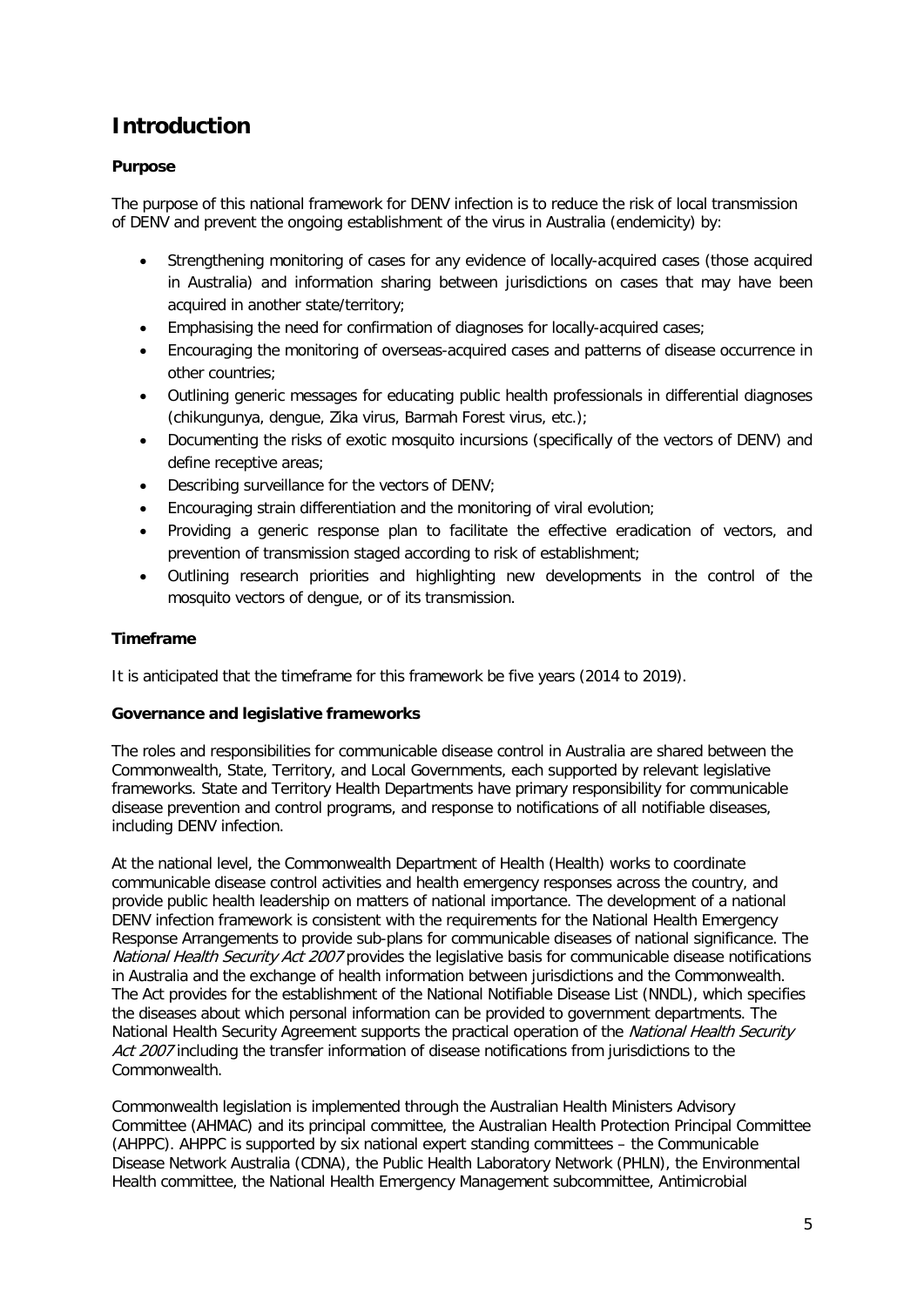Resistance subcommittee and the Blood Borne Virus and Sexually Transmissible Infections subcommittee. CDNA coordinates national surveillance and response to communicable disease outbreaks of national importance.

In 2001, Health established the National Arbovirus Advisory Committee (NAAC) as a technical advisory group to CDNA. In March 2003, NAAC became the National Arbovirus and Malaria Advisory Committee (NAMAC) when malaria was included in its terms of reference. NAMAC monitors arbovirus and malaria surveillance, strategic arbovirus and malaria disease management and vector control, and has a key role in making recommendations on the management of mosquito-borne disease. NAMAC provides expert technical advice to AHPPC through CDNA. It also assists in the detection, management and control of actual or potential outbreaks of arboviral and malarial disease. Members of the Committee have expertise in disease surveillance, virology, vector surveillance, vector control and quarantine, and represent agencies with a substantial interest in the area.

The role of states and territories, as agreed in the National Health Security Agreement, is to develop, strengthen and maintain the capacity of the health sector to detect, report and respond to public health events; maintain communication networks with agencies and organizations within their jurisdictions to ensure an effective response to public health events and to receive information about events requiring a nationally coordinated public health response. The public health and communicable disease responsibilities for each state and territory of Australia are enacted by their own pieces of public health legislation, typically Public Health Acts. Accordingly, the primary responsibility for public health action from a notification resides with State and Territory health departments.

Complementing the national role of NAMAC, most State and Territories manage their own mosquitocontrol and mosquito-borne disease programs and maintain interdepartmental taskforces or committees as part of a comprehensive response to vector borne diseases.

The Series of National Guidelines (SoNGs) have been developed by CDNA to support states and territories. The purpose of the SoNGs Guidelines is to provide nationally consistent guidance to public health units (PHUs) in responding to a notifiable disease event. These guidelines capture the knowledge of experienced professionals, and provide guidance on best practice based upon the evidence available at the time of completion. This framework includes a national guideline for DENV infection (Appendix 2 DENV infection SoNG).

The public health role of some local government is most often stated in terms of environmental health and engineering activities, for example waste management, prevention of infectious disease (including mosquito and vermin control), food safety and ensuring drinking water quality. These traditional concerns of local government are widely recognised and contribute to protecting the health of their communities. State and territory Public Health Acts confer certain powers and responsibilities to local government, and there is significant variation between jurisdictions in both public health and local government legislation. With reference to DENV infection, many state/territory governments fund local government for a range of routine environmental health measures to mitigate the risk of mosquito-borne disease, however, the vectors of DENV are absent from most of Australia, thus these species are not targeted as part of routine mosquito control programs.

# <span id="page-5-0"></span>**Disease background**

# <span id="page-5-1"></span>**Geographic distribution**

Dengue is distributed throughout the tropical and subtropical world, with an estimated 2.5 billion people being at risk of infection. About half of these people live in urban areas in tropical and subtropical regions of Asia, the Pacific and the Americas.<sup>1</sup> The distribution of dengue was previously more extensive, with range reductions observed in North America and Australia in particular in the last century.<sup>2</sup>

The distribution of dengue is limited by not only the physiological limits of the vector mosquitoes (Aedes aegypti and Aedes albopictus) and DENV, but by the availability of suitable breeding habitat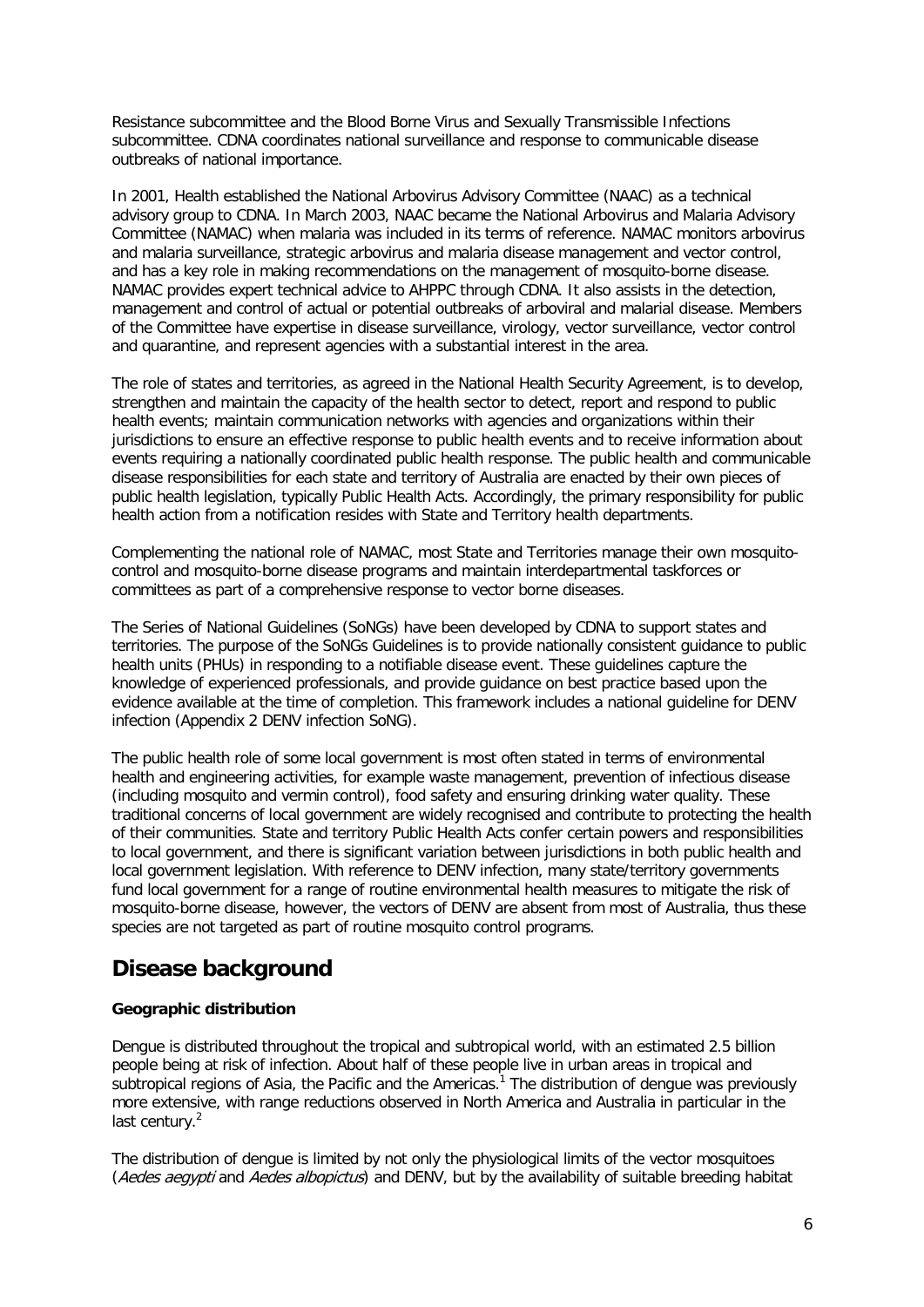and the nature of the built human environment, which may limit contact between mosquitoes and humans.



**Figure 1.The global range of dengue transmission. Source: Guzman et al. 2010[1](#page-16-3)**

In Australia, DENV infection can be imported, and consequently reported, from any state or territory. However, local transmission of DENV can technically occur in any region where there are viraemic humans, competent vectors (Ae. aegypti and Ae. albopictus), and sufficient contact between them. The range in which Ae. aegypti occurs is extensive (Fig. 2), although it has retracted in recent decades[.2](#page-16-4) Indeed, in recent decades, local transmission has only been reported from north Queensland, and from the Torres Strait Islands (Fig. 2).

The geographic region in which DENV transmission can occur is the 'dengue receptive range'. That is, if DENV is imported into that range, local transmission could occur. Definition of this range should be limited to the region where local transmission has been shown to occur recently (darkly shaded area of Fig. 2).

However, it remains possible that transmission could occur in other regions where the vector is present (lightly shaded area of Fig. 2). Transmission in these areas would have a lower probability of occurring.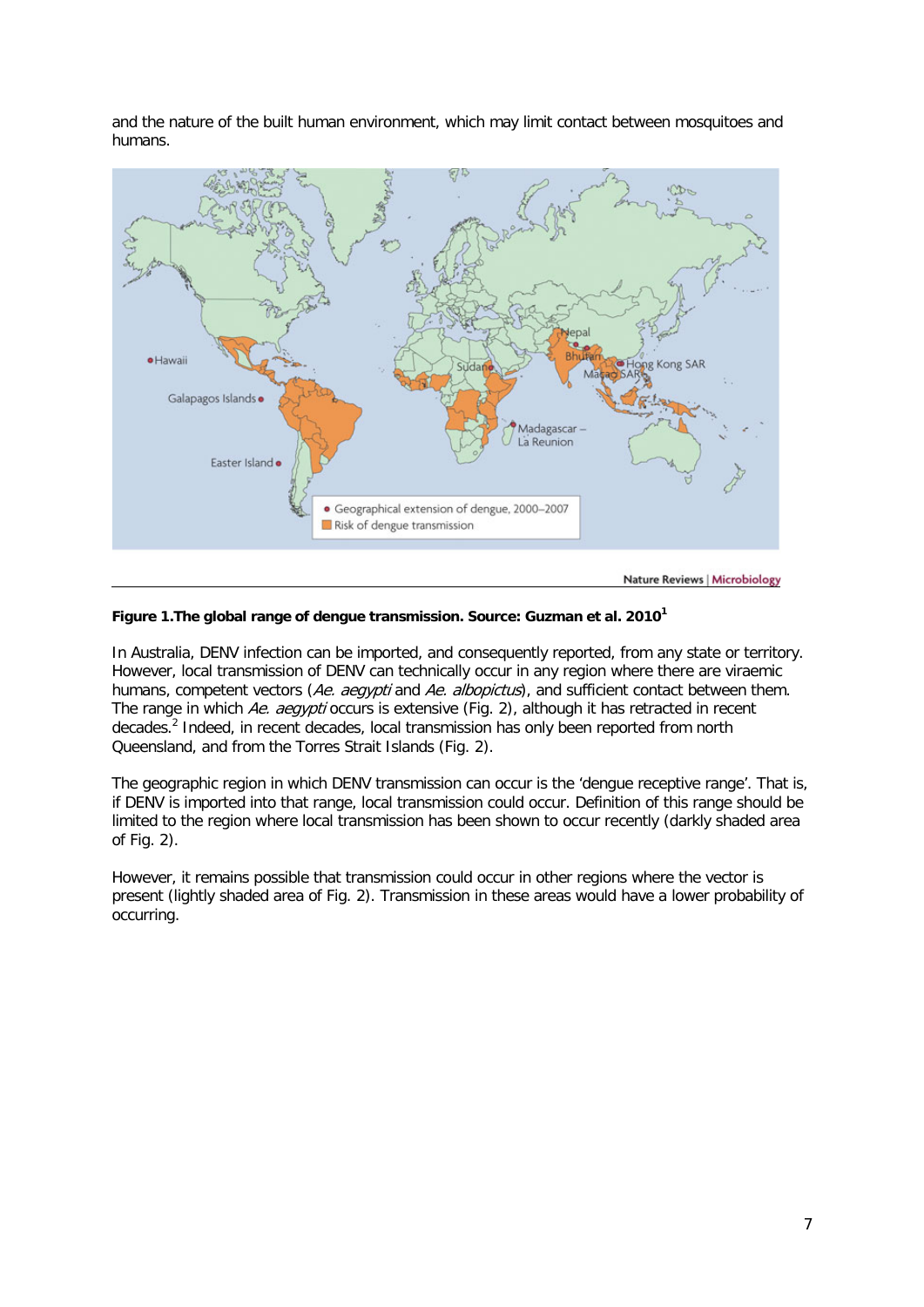

#### Figure 2. The distribution of *Aedes aegypti* and DENV activity in Queensland\* (Source: Queensland **Dengue Management Plan 2010-2015[3](#page-16-5) ).**

# <span id="page-7-0"></span>**Virology, transmission and life cycle**

DENV is a flavivirus. Four serotypes of DENV have been described - dengue 1, 2, 3 and 4. Each of the 4 serotypes is capable of causing the full spectrum of clinical manifestations following DENV infection. A fifth serotype was identified in Malaysia in 2013; however the human impact of this serotype has not yet been determined.

# <span id="page-7-1"></span>Reservoir

Humans; non-human primates such as monkeys maintain the virus in limited forest settings of Asia and Africa.

#### <span id="page-7-2"></span>Mode of transmission

There is no direct person-to-person transmission of DENV, but transfusion related cases can occur. Transmission is via the bite of an infective female mosquito, principally Ae. aegypti, which is a highly domesticated urban mosquito found in the tropics and subtropics.

#### <span id="page-7-3"></span>Incubation period

The illness typically starts from 4 to 7 days after a person is bitten by an infected mosquito, but it can range from 3-14 days. The extrinsic incubation period (the incubation period in the mosquito) is from 8-12 days, although shorter EIPs (as low as 5 days) have been reported, leading to explosive outbreaks[.](#page-16-6)<sup>4</sup>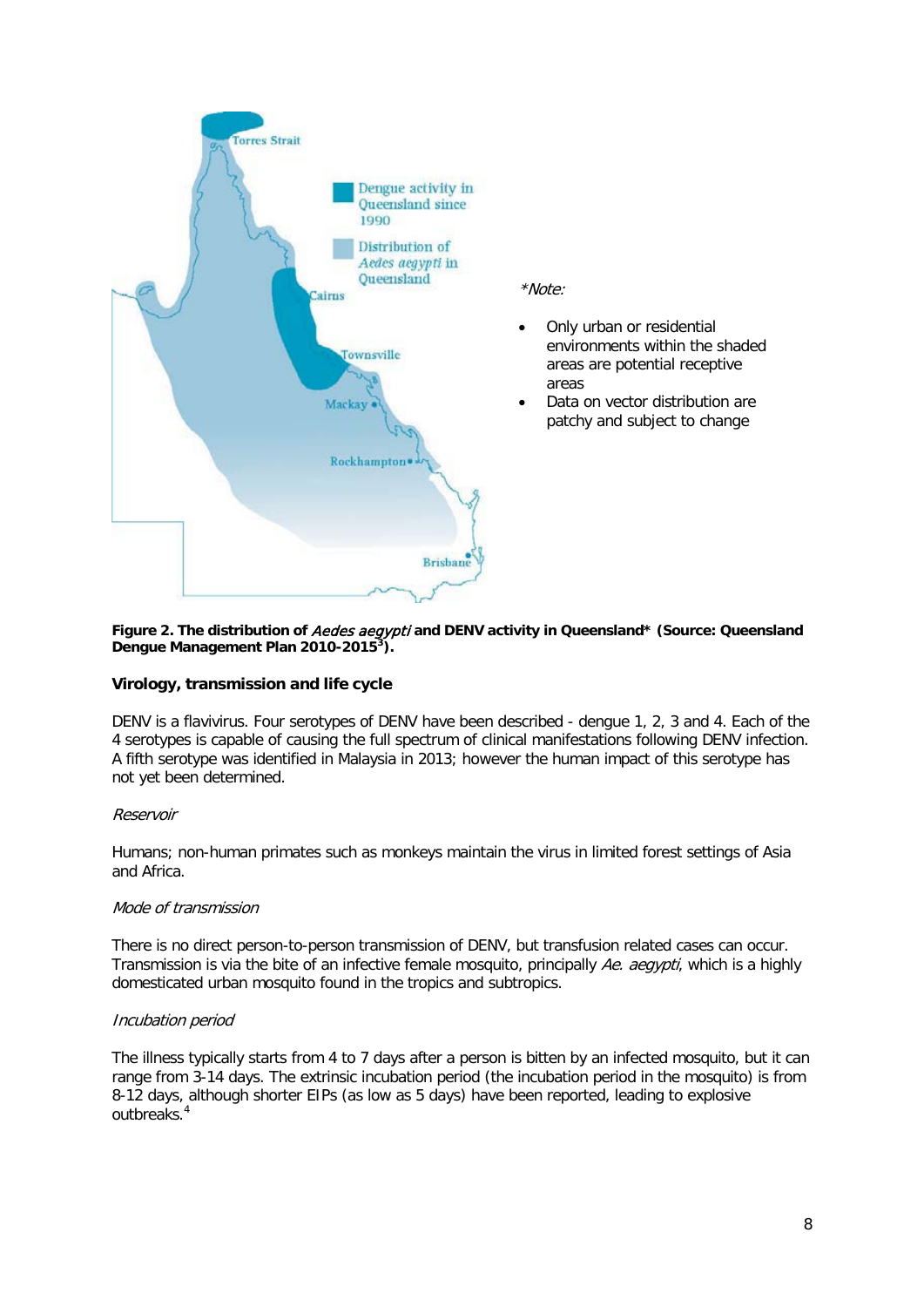### <span id="page-8-0"></span>Infectious period

A person with DENV infection can transmit the virus to mosquitoes from shortly before the onset of symptoms (and febrile period) to the cessation of symptoms: usually 3-5 days but can be as long as 12 days. Therefore, to reliably trace possible infectiousness to local vectors, a longer duration of viraemia is assumed, from one day before until 12 days after the onset of symptoms in the case. An infected mosquito can transmit DENV until it dies. The Australian Red Cross excludes dengue cases from donating blood until four weeks after the resolution of symptoms, and restricts donations of whole blood from areas of north Queensland whilst they are affected by dengue outbreaks.

### Mosquito vectors

In Australia, DENV is almost exclusively transmitted by the highly domestic Ae. aegypti mosquito, which is only present in Queensland. It is prevalent in north coastal Queensland communities and been recorded in many townships in central and southern Queensland but has not been detected for several decades in south-east Queensland. Aedes aegypti is unusual in that is associated with domestic environments and does not often bite at night. Eggs are laid and larvae develop in artificial water-holding containers (such as buckets, tyres, pot-plant bases, roof gutters, rainwater tanks) close to or inside people's homes. Ae. aegypti is a non-aggressive day-biting species, with increased biting activity for 2 hours after sunrise and several hours before sunset. Humans are the preferred source of blood meals for Ae. aegypti.

Ae. albopictus can also transmit DENV. It is a highly invasive species and is found in some temperate regions of the world as well as the tropics and subtropics. This species is also of concern because there is a risk that it may colonise mainland Queensland and Australia. It has established in the Torres Strait following the first detection in May 2005), despite the efforts of a mosquito control program by Queensland Health and the Australian Government. Ae. albopictus is an aggressive daybiting species that also lives around people's homes. It breeds in artificial containers and some naturally occurring sites such as tree holes and coconut shells. Adults prefer to rest in heavily-shaded outdoor sites; and the female takes blood from a wide range of mammals.

#### Susceptible hosts

Humans. There are also both Old and New World non-human primates that can develop disease and maintain sylvan (forest) transmission cycles in parts of Asia and the Americas.

#### Factors affecting the dengue life cycle

Factors affecting the life cycle of dengue and the risk of human infections include vector density, the presence of viraemic cases, human population density and demographics. In Australia, DENV is only transmitted in regions where Ae. aegypti and, potentially, Ae. albopictus is present. Currently this is limited to urban areas in Queensland north of Charters Towers. The geographic range of these two mosquito species is subject to change, as the action of climatic change or human agency may lead to contraction or expansion of these species' ranges. Such alterations may impact the seasonality, distribution and intensity of DENV transmission in the future. The EIP of DENV is temperature dependent, with higher temperature increasing the rate of virus dissemination and subsequent transmission.

# <span id="page-8-1"></span>**Epidemiology**

Dengue has been nationally notifiable since 1991, with imported cases being reported from Australian jurisdictions each year since that time (except that the Australian Capital Territory did not report in 1991 and 1992). Larger peaks in incidence are apparent every 4-6 years, with national incidence typically less than 5 per 100,000 (Fig. 3). Incidence in Queensland has followed a similar pattern of peaks through time, although the incidence is notably higher, occasionally more than 20 per 100,000. Incidence in smaller regional centres where DENV may be locally transmitted (cities such as Cairns and Townsville) will be much higher again. Notified cases reported in Fig. 1 are a mixture of imported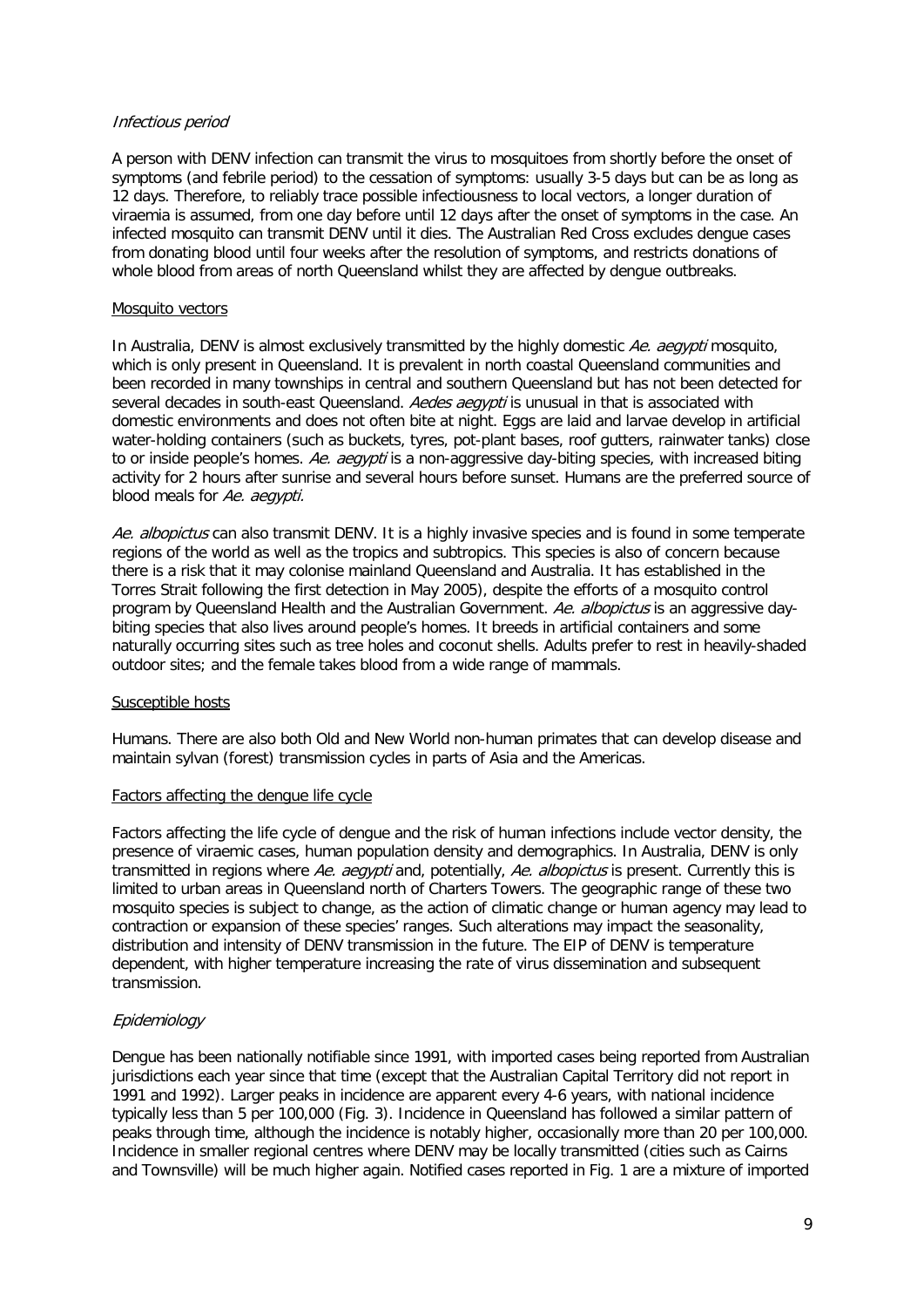and locally acquired cases (restricted to Queensland). Peaks in Queensland reflect local transmission outbreaks. Noteworthy amongst these was the 2008-09 outbreak, comprising more than 1000 locallyacquired cases. Since 2009, there has been an upwards trend in DENV notifications Australia-wide, which is related to increases in notifications of overseas-acquired dengue infection, particularly infections acquired in Indonesia.<sup>5</sup>



Figure 3.Incidence of DENV infection notifications in Australia and Queensland, 1991-2013. Source: National Notifiable Diseases System (data retrieved 17 March 2014).

# <span id="page-9-0"></span>Clinical features and natural history of disease

Infection with DENV can produce a wide clinical spectrum of disease, ranging from a mild febrile illness through to a severe, even fatal condition such as dengue haemorrhagic fever (DHF) or severe dengue. The clinical syndrome experienced can be influenced by both age and immunological status.<sup>[1,](#page-16-3)</sup> <sup>6</sup>[M](#page-16-8)ost children infected with DENV experience mild, undifferentiated febrile illness or asymptomatic infection. For those that develop recognisable signs and symptoms, the clinical course and severity of the disease can be difficult to predict early in DENV infection.<sup>[1,](#page-16-3) [6](#page-16-8)</sup> Typical symptoms of classical dengue include the sudden onset of fever (up to 40°C) accompanied by headache, retro-orbital pain, muscle pains in back and limbs and rash (erythematous, maculopapular or petechial). Other symptoms include lethargy, weakness, depression, anorexia, taste aberrations (e.g., an unpleasant metallic taste), sore throat, cough, vomiting, abdominal pain and possibly minor haemorrhagic manifestations such as epistaxis, menorrhagia, haematuria and gingival bleeding. Hospitalisation may be required depending on signs of severity such as dehydration, bleeding or comorbidities. Hepatitis is a frequent complication. DHF and severe dengue generally manifest as plasma leakage leading to shock and can be fatal, and occurs more frequently among children and young adults.

# <span id="page-9-1"></span>Laboratory diagnosis

#### Testing for dengue disease in humans

There are a number of diagnostic options for dengue disease in humans and the choice of test varies depending on the number of days post onset, and diagnosing laboratory practice. These include: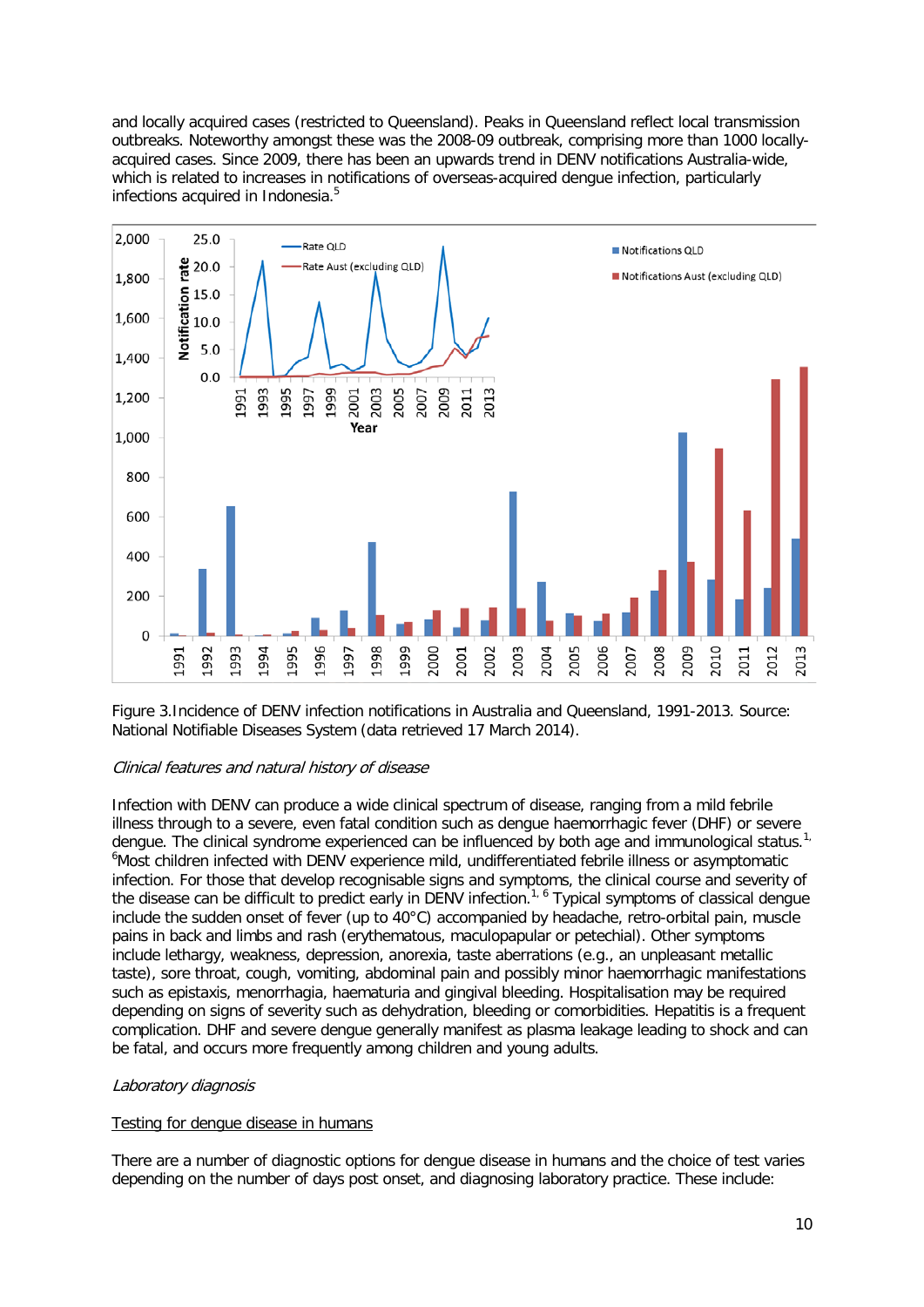NS1 antigen test: a highly sensitive and specific test for DENV, this can be used to detect very early infections (as early as 1 day post-infection). However, as an antigen test it cannot detect past (historical) infections (> 18 d). The non-structural antigen (NS1) test can be used to differentiate from other suspected flavivirus infections due to its specificity. It does not distinguish between dengue serotypes.

ELISA kits for DENV antibodies: Enzyme linked immunosorbent assay (ELISA) can provide a rapid result but is not specific for dengue; a positive result could indicate a cross-reaction or a recent flavivirus infection other than dengue. IgG ELISA is used for detection of recent or past dengue infections in acute and convalescent paired sera but is not specific for dengue and should be interpreted carefully within the context of the clinical illness and exposure history.

In Australia, much of the testing of human sera for evidence of DENV infection in a variety of State Pathology and private diagnostic laboratories involves the use of commercially-available antibody kits. Detection of IgM by enzyme immunoassay (EIA) is usually positive if samples are taken 5 days or more after onset of fever, and it persists for several months. Dengue IgG appears shortly afterwards and persists indefinitely. Whilst these kits measure antibodies to DENV, flavivirus IgG is highly crossreactive, so the tests will also be positive as a result of a range of other flavivirus infections. IgM is more specific, but still shows substantial cross-reactivity with IgM due to other flavivirus infections. A significant rise in IgG or seroconversion indicates recent infection, but is not specific for dengue unless confirmed by a specific IgG test such as neutralizing antibody titres. Neutralizing titres can also be used to identify the infecting serotype and to distinguish between primary and secondary dengue. In the latter situation the acute serum will contain antibody to the previously infecting serotype, while the convalescent serum will demonstrate a rise in antibody to the currently infecting serotype.

Test results should be interpreted carefully within the context of the clinical illness and exposure history. These kits are useful for diagnosing DENV infection in regions where the virus is endemic or during proven epidemics, when the likelihood of illness being due to dengue is relatively high. In Australia, where DENV is not endemic and prevalence of past infection is much lower, the use of such kits with low specificity increase the risk of false positive results that may be misleading for health authorities. Wherever possible they should be confirmed by NS1 antigen or PCR positivity.

In-house EIAs have been developed in some Australian laboratories and the interpretation depends on the design and performance characteristics of those assays. Currently there are no EIA assays that can reliably distinguish between dengue antibody and that due to other flaviviruses.

Nucleic acid testing: PCR diagnosis for dengue is now common and is performed by reference laboratories. PCR can provide a rapid result (within a day of receipt) and allows the infecting serotype to be identified. Its sensitivity is high (80-100%) in detecting virus during the acute phase of the illness although the viral RNA is affected by transport and storage conditions. Therefore specimens of whole blood, serum, plasma and tissues for PCR need to be refrigerated at 4 to 8°C. A 'detected' dengue PCR test is confirmation of a recent dengue virus infection. A 'not detected' result however, must be interpreted with caution and in conjunction with antigen detection, IgM and IgG results.

#### Testing for dengue virus in vectors

Adult female Ae. aeavpti can be tested for DENV by PCR. Methods of collecting mosquitoes are described below.

# <span id="page-10-0"></span>**Surveillance in humans and virus surveillance**

Surveillance for dengue in humans is primarily by notification of infections by medical practitioners and laboratories. Clinical surveillance is effected by medical staff recognising dengue symptoms, assessing the likelihood of exposure through recent travel history or proximity to a known local outbreak, ordering the correct test at the appropriate time in relation to the onset of the illness, and notifying vector control staff for timely deployment of vector control. The development of other virus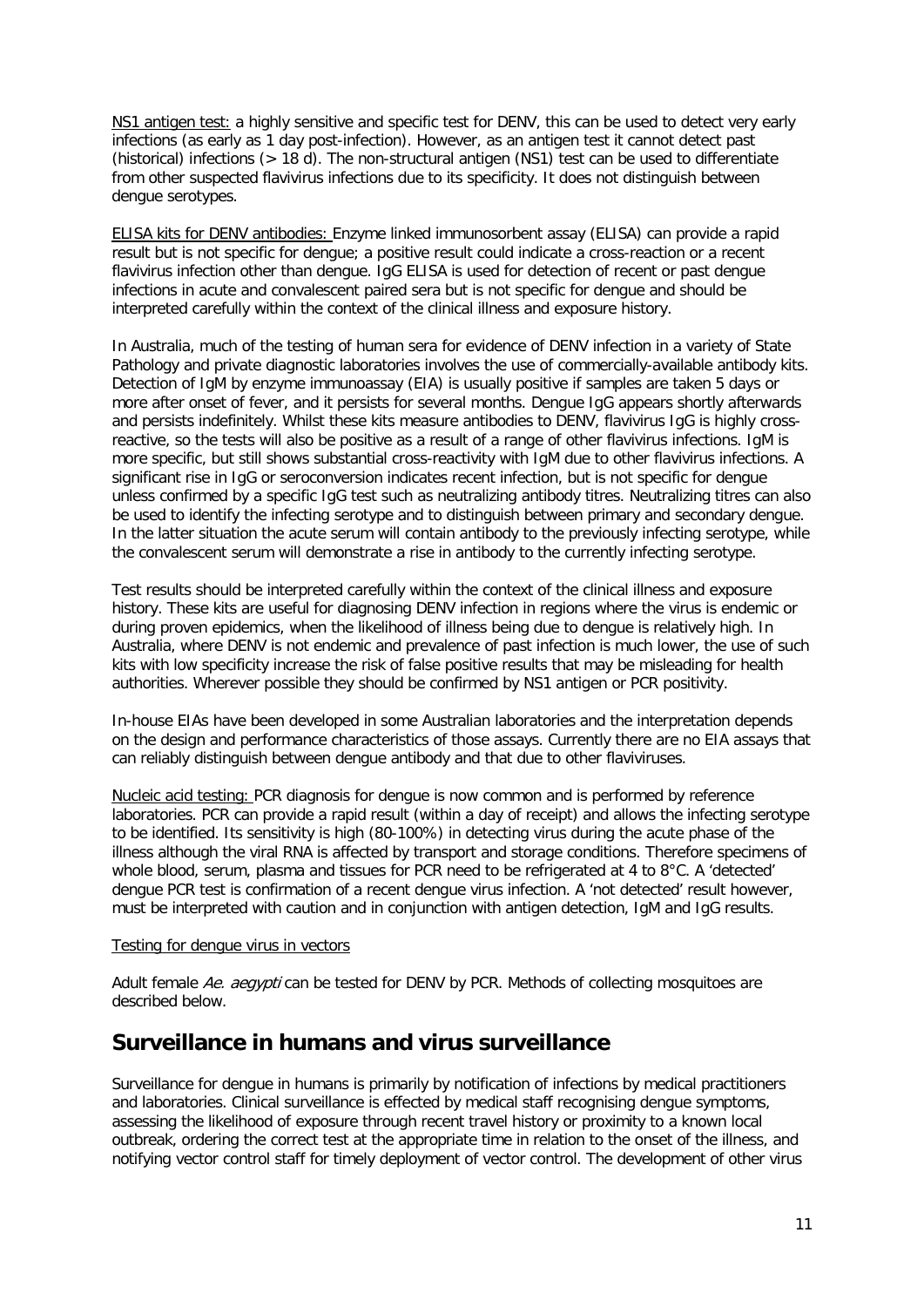surveillance measures, such as detection of virus in the field in collections of mosquitoes or preservation of virus in nucleic acid preserving cards is plausible but not yet developed.

# <span id="page-11-0"></span>**National Surveillance Case Definition for Dengue**

The National surveillance case definition for dengue is available on the [Department of Health's](http://www.health.gov.au/internet/main/publishing.nsf/Content/cda-surveil-nndss-casedefs-cd_dengue.htm)  [website.](http://www.health.gov.au/internet/main/publishing.nsf/Content/cda-surveil-nndss-casedefs-cd_dengue.htm)

## <span id="page-11-1"></span>Vector surveillance

Monitoring for Ae. aegypti and Ae. albopictus breeding can be conducted using adult or egg traps (ovitraps) or sampling flooded containers (tyres, buckets, birdbaths, sump pits, rainwater tanks, etc.). With the exception of monitoring programs at international ports, most Australian communities will not need a dedicated Ae. aegypti and/or Ae. albopictus monitoring program as the vectors are not currently present. Nevertheless, surveillance for early detection of vectors in susceptible locations is a priority. In areas of high risk for importation and establishment of these two species, state government and/or local authorities should establish regular surveys.

In areas of high risk or where Ae. aegypti (or Ae. albopictus) is already present, frequent surveys should be conducted. Traps that target adult Ae. aegypti and Ae. albopictus include the BGS trap, sticky ovitraps and the Gravid Aedes Trap (GAT). Standard ovitraps harvest eggs laid by gravid females. Sweepnet sampling has been used to capture Ae. albopictus in the Torres Strait.

High population densities of vectors should trigger container surveys and source reduction (see Vector Control). Promotional campaigns and social media could also help elicit reports and photographs of potential day-biting Ae. aegypti and Ae. albopictus that could be followed up by health workers.

### <span id="page-11-2"></span>Vertebrate, vector and climate surveillance in States and Territories

General information about mosquito-borne disease surveillance and control activities in each jurisdiction is summarised in the NAMAC Annual Report, published in the Communicable Diseases [Intelligence](http://www.health.gov.au/internet/main/publishing.nsf/content/cda-pubs-cdi-cdiintro.htm) journal.

For more detailed information, local jurisdictions should be contacted (see Appendix 6).

# <span id="page-11-3"></span>**Prevention and Control**

In dengue receptive regions of Queensland the activation of seasonal 'authorised prevention and control programs' is vital in providing health authorities (State and/or local) access into yards of residential and commercial premises.

# <span id="page-11-4"></span>**Vector control**

In dengue receptive areas, an outbreak prompts urgent and intensive mosquito control activities in and around contact addresses identified by the travel history and where the cases may have been viraemic. This aims to eradicate virus by killing infected and infective adult females within a radius of about 200 metres – the distance a vector might fly.<sup>[3](#page-16-5)</sup> The primary dengue vector, Ae. aegypti, is highly urbanised and bloodfeeds and harbours within premises. Thus, control measures consist of indoor residual spraying using synthetic pyrethroid insecticides such as bifenthrin and deltamethrin. Truck mounted outdoor ultra-low volume or thermal foggers are not effective against Ae. aegypti hidden indoors. Water filled containers are treated with insect growth regulators (e.g. methoprene pellets), Bti or pesticide sprays. Tipping out or removal of containers (source reduction) is effective but laborious and not efficient during large outbreaks. It will not address breeding sites that are cryptic (e.g. drain sumps, roof gutters, telecommunication pits) or rainwater tanks. The response when an outbreak occurs is outlined in Appendix 3 and documented in the Queensland Dengue Management Plan (DMP)[.](#page-16-5)<sup>3</sup>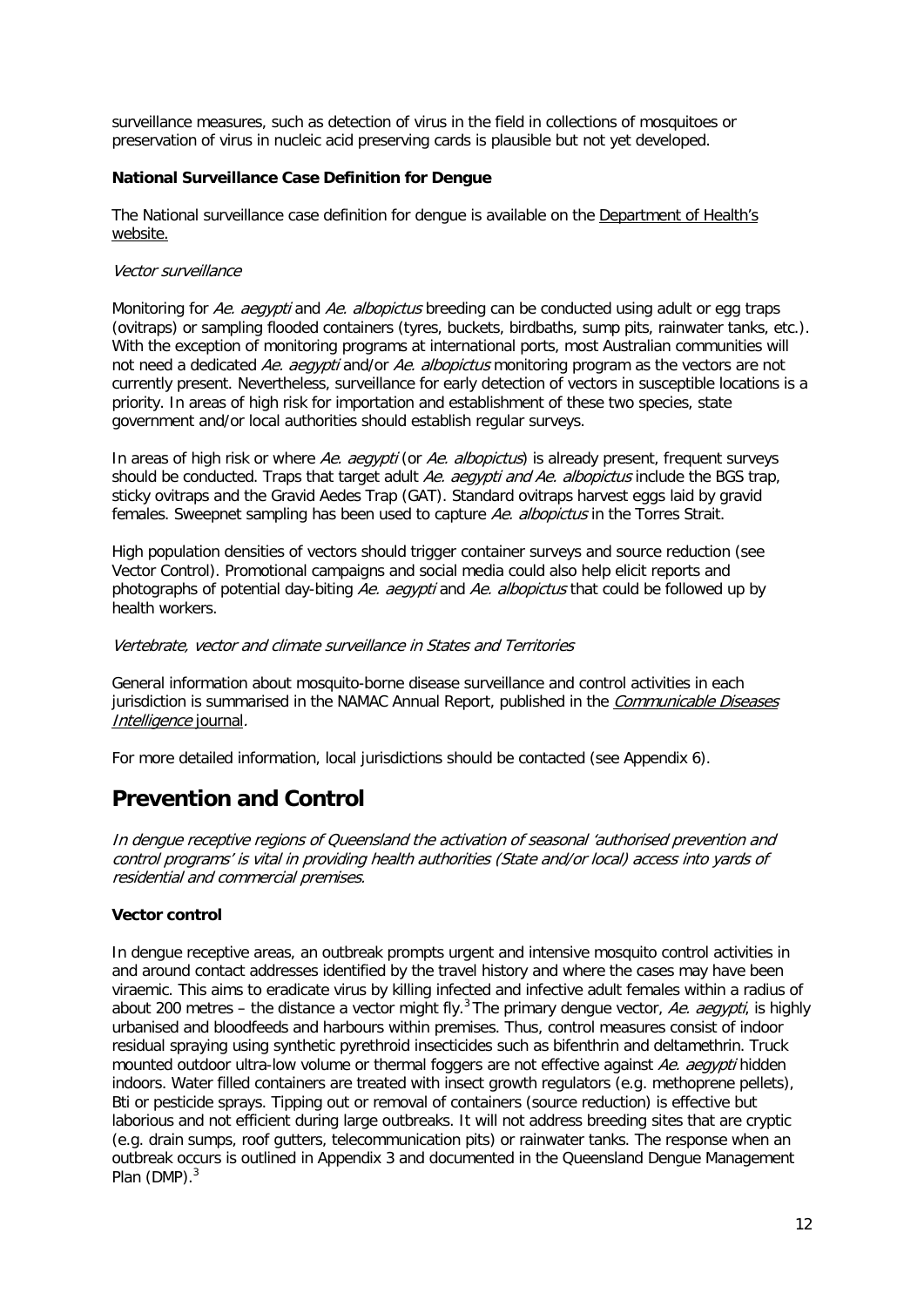The DMP also outlines vector control strategies for point source versus large widespread outbreaks. This is critical because dengue can spread very rapidly, and lack of case presentation and/or diagnosis and delays in notification r have led to explosive outbreaks.

If the exotic Ae. albopictus is a suspected vector, outdoor ULV and harbourage/barrier sprays of wellshaded leaf litter and undergrowth using residual pyrethroids is effective. Larvae should be controlled as with Ae. aegypti, although natural containers such as treeholes and coconut husks should also be treated.

### <span id="page-12-0"></span>Public Health Response Plans

#### General principles of responding to dengue surveillance signals

Dengue can be imported via viraemic travellers into any region of Australia. Travellers may have visited a region internationally with known dengue activity, or been in parts of north Queensland where local transmission is known to occur each year. However, the public health response to the arrival of these travellers should be different for different parts of Australia, depending on the presence or absence of suitable dengue vectors.

### Responding to dengue surveillance signals in Queensland

In Queensland, the risks and nature of appropriate responses is described in the Queensland Dengue Management Plan, and this document should be used to guide responses in dengue receptive areas. However, the risk of transmission is not homogeneous throughout the State and response protocols are based on tropical coastal north Queensland, where Ae. aegypti is ubiquitous and seasonally abundant. The dengue receptive area (defined in Fig. 2 above) is restricted to areas where the vectors, Ae. aegypti and Ae. albopictus currently exist.

Other areas in Queensland where Ae. aegypti exists but no recent local dengue transmission has been recorded may present a finite, albeit small risk of on-going transmission. The determination of transmission risk for central and southern Queensland is difficult due to the lack of vector population data for most locations, beyond occasional and *ad hoc* larval surveys that do not reflect the dynamic nature of risk based on environmental and behavioural variables. The inadequacy of using larval indices to generate disease transmission risk is well documented overseas. Queensland Health is in the process of transitioning to the use of adult traps (including Gravid Aedes Traps) to provide a mechanism for assessing vector abundance in regional areas and to enable localised assessments where and when virus has entered the community.

Further challenges to the quantification of transmission risk may require the use of models that incorporate climatic and biological variables (e.g. mosquito longevity, abundance, dispersal capability, type and abundance of breeding sites and virus incubation periods).

Local dengue transmission in SE Qld would require the validation of suspect vectors, and activate emergency eradication plans for Ae. aegypti and exotic vectors, particularly Ae. albopictus.

### Responding to dengue surveillance signals in other states and territories

Any case of dengue in Australia requires a public health unit to investigate the likely source of the infection, whether overseas or in Australia, and if within Australia, the specific region of acquisition. Therefore, all cases must be interviewed. The lack of reported dengue transmission outside of Queensland in the last 60 years should not be interpreted as a permanent circumstance. The increased frequency of dengue importations, the proliferation of rainwater tanks in urban areas and the persistence of Ae. albopictus in the Torres Strait indicate that the risk of dengue transmission may change with the importation and establishment of suitable vectors, changes to environment and climate, and various other anthropogenic factors that may increase vector abundance and distribution. Indeed, the geographic range of dengue transmission throughout Australia has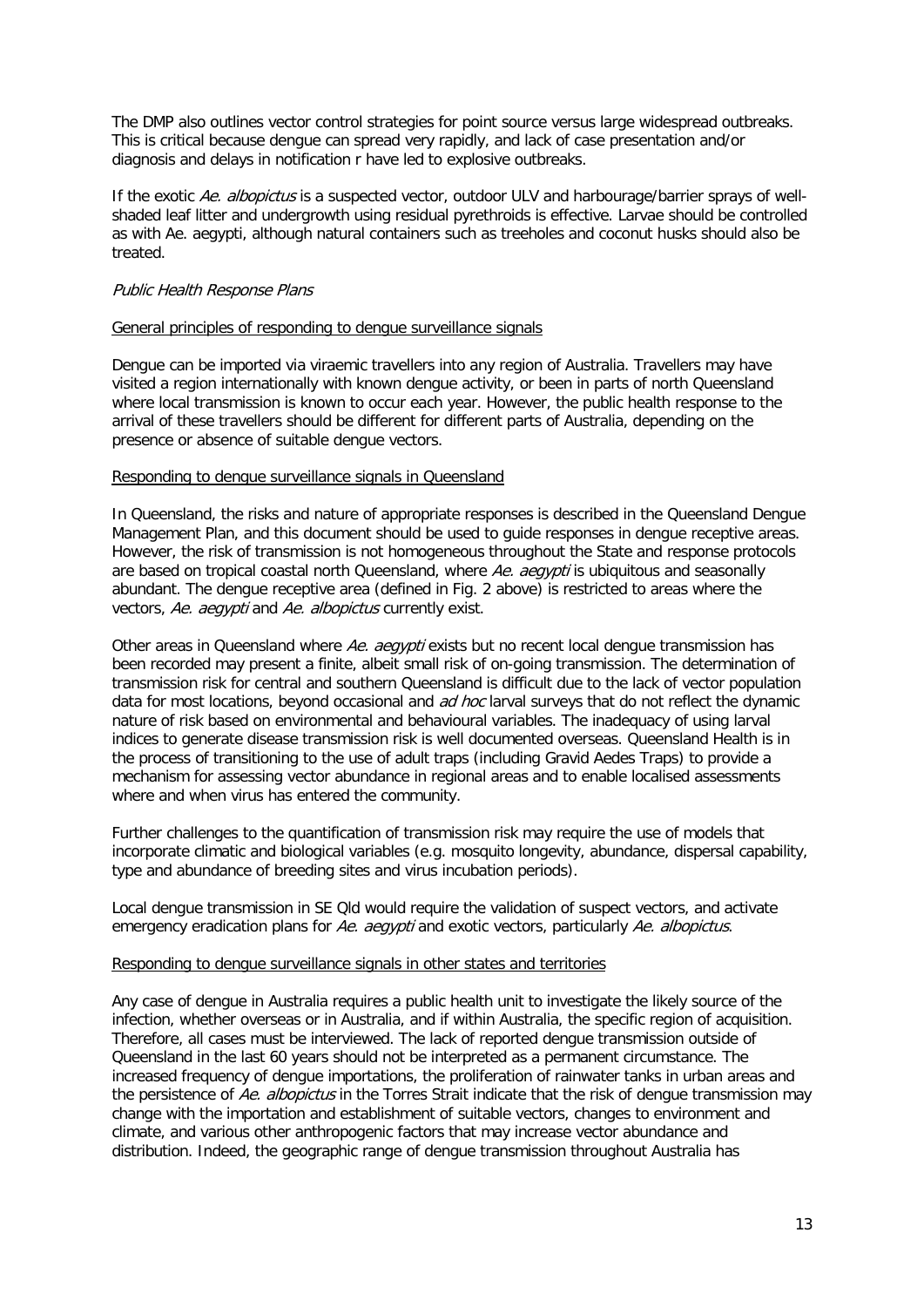historically been much more extensive than at present.<sup>7</sup> An overview of public health interventions in response to these dengue surveillance signals is described in Figure 4.





IF WITHIN DENGUE RECEPTIVE ZONE: follow Queensland Dengue Management plan

#### **Figure 4. Flowchart for guidance of public health unit responses to dengue surveillance signals.**

# Outbreaks and epidemics

Where a case of dengue is acquired in Queensland and diagnosed in another state or territory, the public health response will be initiated by the diagnosing state or territory advising Queensland Health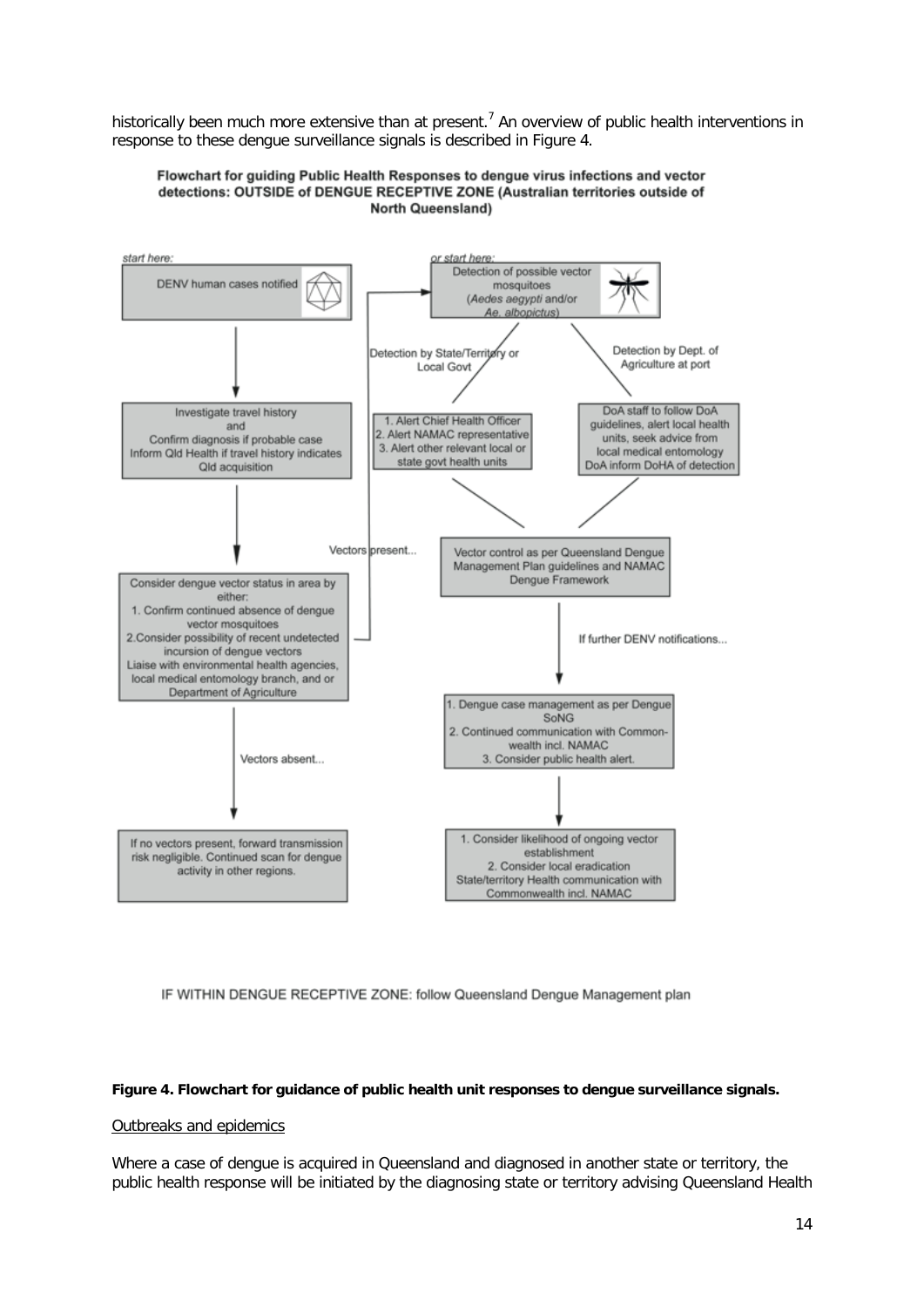of the case. An outbreak response is also required for any detection of local transmission outside of Queensland (such isolated instances have previously been described). There is also the possibility of outbreaks of local infection where there is an incursion of mosquito vectors. The steps of defining and closing an outbreak [\(Figure 5](#page-14-3)) are outlined below.

<span id="page-14-3"></span>**Figure 5: Declaring and closing outbreaks outside of dengue receptive and dengue potential areas (responses in north Queensland and areas in Qld where** Ae. aegypti **is endemic should refer to the Queensland dengue management plan)**

# <span id="page-14-0"></span>**Define an outbreak**

1. Assembling outbreak response team

Consider assembling an outbreak response team. In States or Territories this may consist of Public Health staff, medical entomologists, and state or local government EHOs and the Australian Government Department of Agriculture. Staff experienced in arbovirus control should be consulted. Should the outbreak response team require expert advice it can contact NAMAC through the secretariat.

2. Defining outbreak response teams

Define outbreak response team, regional and State/Territory reporting lines, roles and responsibilities. An outbreak management team (OMT) ideally would include essential stakeholders from disease control, epidemiology, medical entomology, vector-control, environmental health, infectious disease, primary health care, laboratory, health promotion and communications personnel.

# <span id="page-14-1"></span>**Outbreak closure**

Three considerations for outbreak closure are: scaling down the response based on outbreak information, deciding when to declare an outbreak is over, and planning operational debrief including an outbreak report.

Scaling down response: Pool information from collaborating agencies to determine when risk has declined sufficiently.

When/how to conclude: No evidence of new human infections acquired in the preceding 6 weeks; AND/OR; eradication of mosquito vectors.

Debrief: Within a reasonable time frame of the outbreak concluding, all parties involved in the outbreak should meet to debrief and determine possible improvements for future responses. In the case of an outbreak in multiple jurisdictions, the debrief should be coordinated by CDNA or AHPPC as appropriate. Outbreak closure should include a write-up of the debrief. A descriptive report and a publication of the outbreak should take place if noteworthy.

Appendix 4 contains a brief guide to outbreak investigation and management. This is supported by Appendix 5, which contains examples of escalating public health warnings or measures in an outbreak setting.

# <span id="page-14-2"></span>**Roles and responsibilities in an outbreak of national concern**

In situations where locally-acquired human cases of dengue are occurring in multiple jurisdictions or extensively in south eastern Australia, there will be a need for national leadership and coordination by AHPPC, CDNA and Health.

The National Health Security Act 2007 provides for the National Health Security Agreement between the Commonwealth and State and Territory governments, setting out arrangements to support its practical operation. The Agreement has been developed to establish a framework for events requiring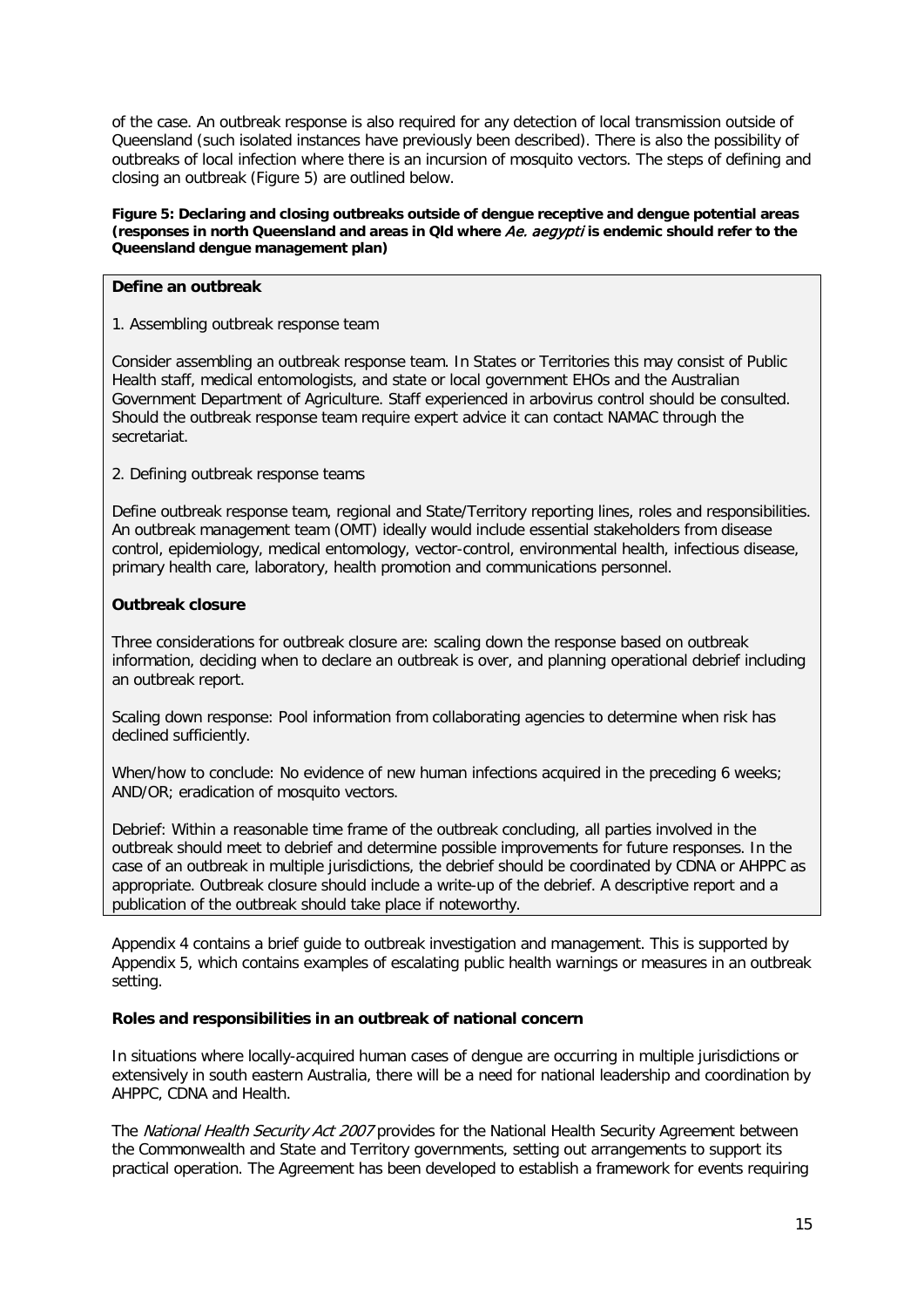a coordinated national response and describes the roles of the States and Territories, Commonwealth and AHPPC (including its sub-committees) in coordinating a national response.

If considered a national outbreak (large outbreak of national importance or multiple States/Territories involved):

- AHPPC coordinates a strategic response, convenes outbreak management team or emergency response committee
- CDNA coordinates and implements surveillance and response
- Health coordinates national data management and reporting to support CDNA surveillance and response
- States and Territories are responsible for operations in their jurisdictions
- NAMAC provides expert advice to AHPPC, through CDNA.
- Health coordinates liaison with Department of Agriculture Biosecurity officers
- Health coordinates media and communication
- If requested by States/Territories, Health coordinates additional resources

### <span id="page-15-0"></span>The National Health Emergency Arrangements (NatHealth)

The NatHealth Arrangements direct how the Australian health sector (incorporating state and territory health authorities and relevant Commonwealth Agencies) would work cooperatively and collaboratively to contribute to the response to, and recovery from, emergencies of national consequence.

The NatHealth Arrangements may be utilised in response to a domestic or international event that:

- impacts or threatens to impact two or more states and/or territories and across jurisdictional borders;
- has the potential to overwhelm or exhaust a state and/or territory's health assets and resources; or
- its scale or complexity warrants a nationally coordinated response.

The NatHealth Arrangements may also be utilised for an international health emergency such as a border health event or overseas health emergency affecting Australian interests, Australian nationals or other designated persons.

# <span id="page-15-1"></span>**Policy and Research**

Evidence-based public health policy is essential for development and delivery of disease prevention measures, reductions in health disparities and improvements in the health of vulnerable populations. Policy development is linked to continued investment in research and applied research that allows evaluation of current measures and promotes innovation of new disease prevention interventions.

# <span id="page-15-2"></span>**Policy**

National and jurisdictional policy for arboviral disease control needs to be evidence based, coordinated, relevant and supported by legislative frameworks. Considerable progress has been made in the last decade including the establishment of NAMAC, introduction of legislation that supports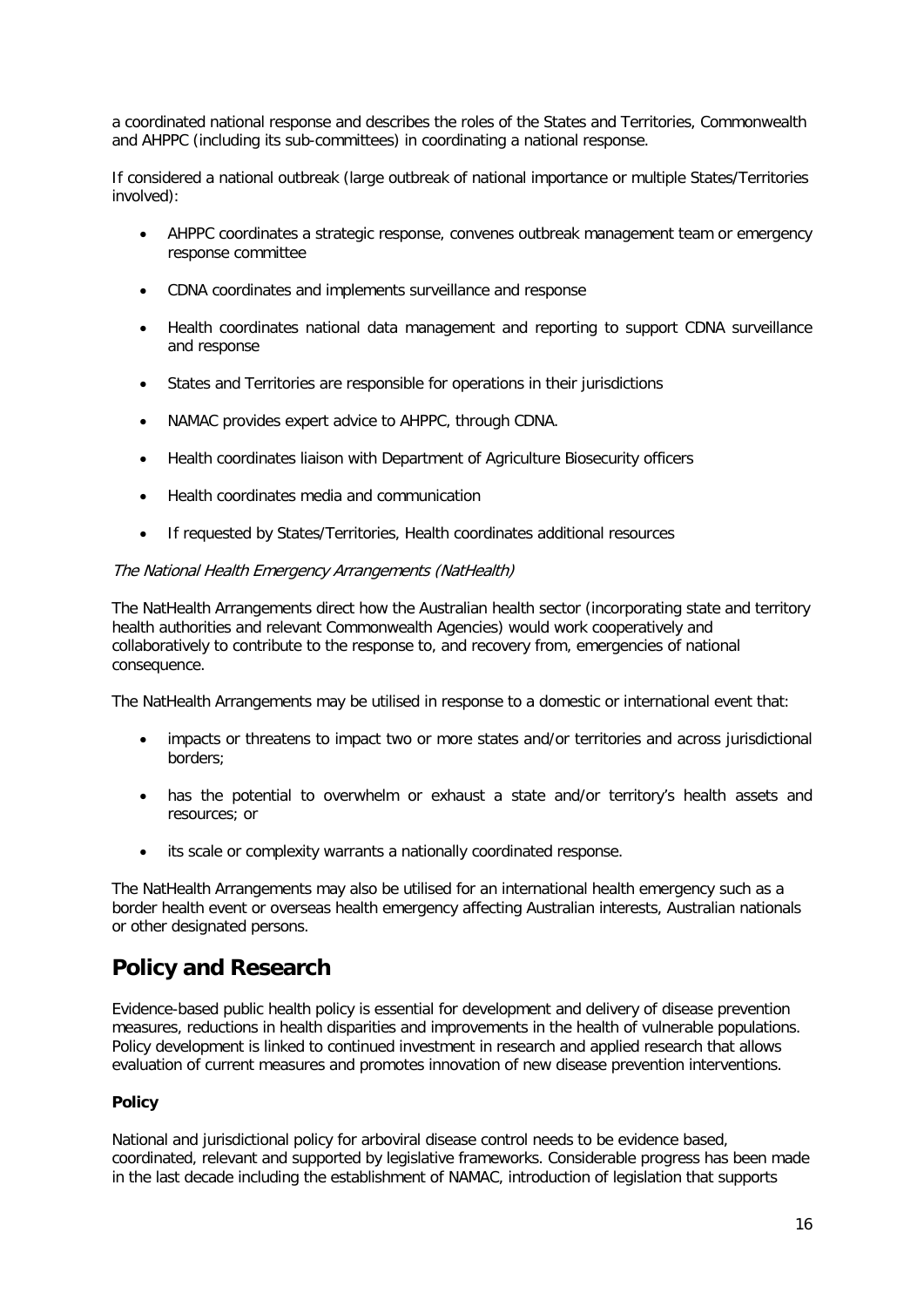sharing of information and national coordination of outbreaks, and the development of national surveillance case definitions and nationally consistent response guidelines for public health units managing human cases of dengue. States and Territories have continued to support and improve their own dengue surveillance, prevention and control activities.

# <span id="page-16-0"></span>Policy framework

A jurisdictional arbovirus or dengue policy or plan would ideally address the following:

- Formal establishment of an interdepartmental committee or taskforce (by agreement or Memorandum of Understanding) to oversight surveillance, prevention and control of mosquito-borne disease, including dengue. Membership should represent Medical Entomology, laboratory representatives and public health authorities
- Coordination of human and vector surveillance activities including mechanisms for crossborder surveillance
- Coordination of laboratory capacity and sharing of resources between laboratories
- Communication protocols in response to certain events (i.e. surveillance signals) to intrastate, interstate and/or national counterparts
- Standard outbreak management plans including roles and responsibilities, allocation of funds for investigation and response
- Mechanisms to coordinate human, vector and ecological research priorities

# <span id="page-16-1"></span>**Research**

A detailed description of the proposed research activities is given in Appendix 5.

# <span id="page-16-2"></span>**References**

<span id="page-16-3"></span>1. Guzman MG, Halstead SB, Artsob H, Buchy P, Farrar J, Gubler DJ, et al. Dengue: a continuing global threat. Nat Rev Microbiol 2010;8(12 Suppl):S7-16.

<span id="page-16-4"></span>2. Russell RC, Currie BJ, Lindsay MD, Mackenzie JS, Ritchie SA, Whelan PI. Dengue and climate change in Australia: predictions for the future should incorporate knowledge from the past. The Medical Journal Of Australia 2009;190(5):265-268.

<span id="page-16-5"></span>3. Queensland Health. Queensland Dengue Management Plan 2010-2015, 2011. In.

<span id="page-16-6"></span>4. Ritchie SA, Pyke AT, Hall-Mendelin S, Day A, Mores CN, Christofferson RC, et al. An explosive epidemic of DENV-3 in Cairns, Australia. PLoS One 2013;8(7):e68137.

<span id="page-16-7"></span>5. Knope K, National Arbovirus and Malaria Advisory Committee, Giele, C.,. Increasing notifications of dengue related to overseas travel, 1991 to 2012. Commun Dis Intell 2013;37(1).

<span id="page-16-8"></span>6. Heymann DL. Control of Communicable Diseases Manual. 19 edn: American Public Health Association; 2008.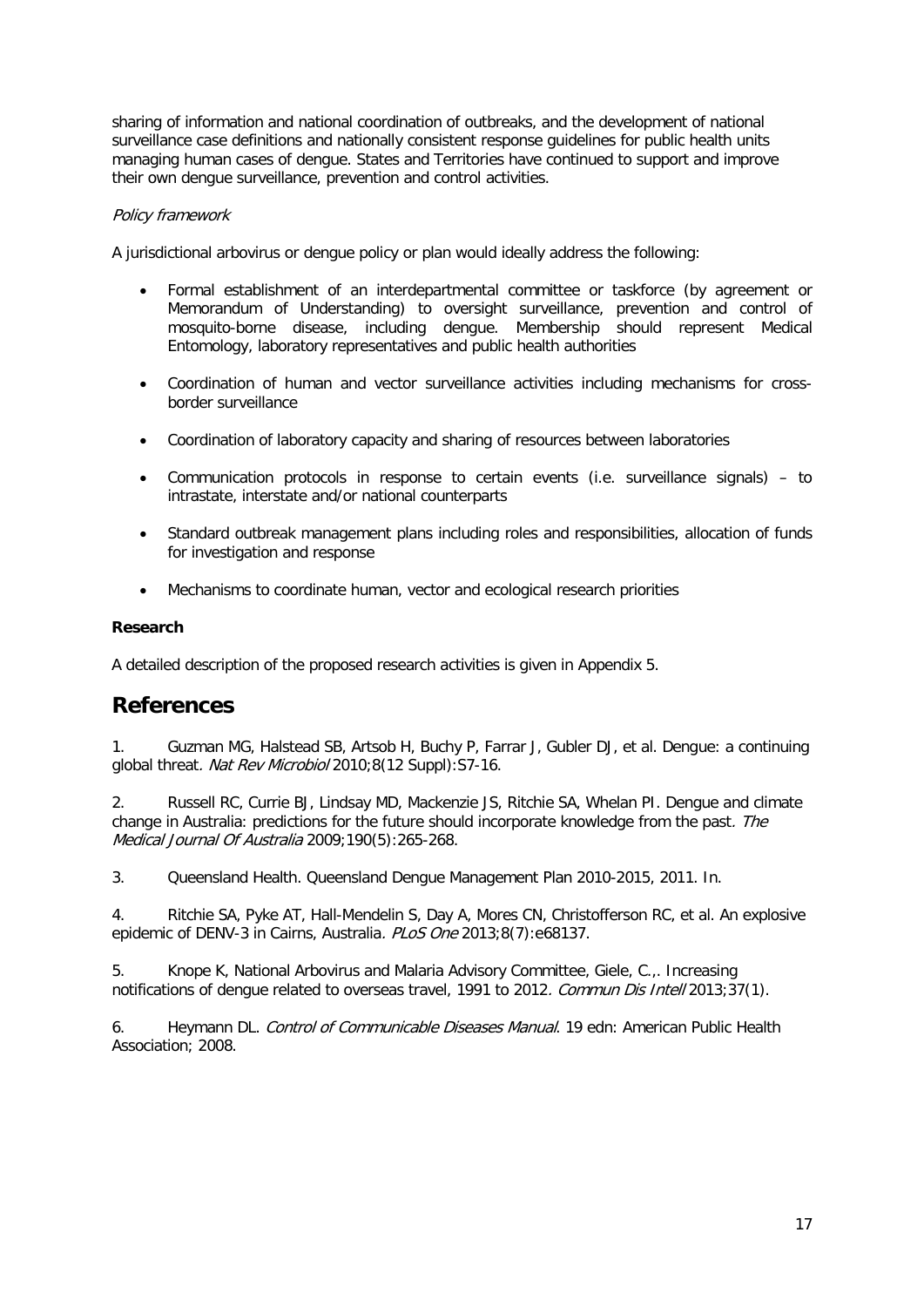# <span id="page-17-0"></span>**Appendices**

- 1. Dengue SoNG: Guidelines for public health units in responding to notified case of dengue disease in humans
- 2. Emergency interventions and control for environmental health practitioners
- 3. Outbreak investigation and management
- 4. Triggers for escalation of public messages (example)
- 5. Dengue research priorities
- 6. List of reference laboratories for identification of dengue vector mosquitoes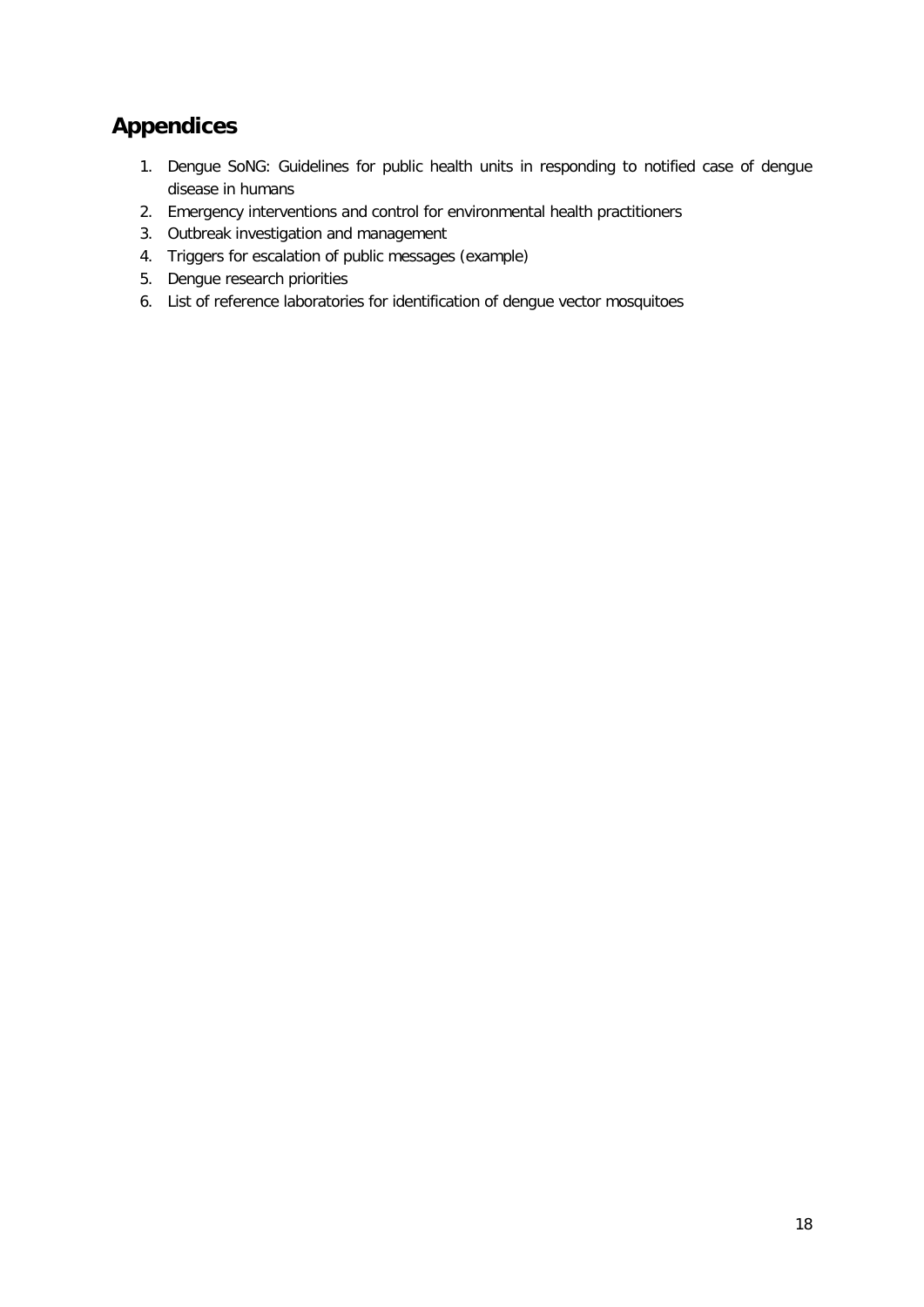# <span id="page-18-0"></span>**Appendix 1 Dengue SoNG Guidelines for public health units in responding to notified case of dengue in humans**

The purpose of the SoNGs Guidelines is to provide nationally consistent guidance to public health units (PHUs) in responding to a notifiable disease event. These guidelines capture the knowledge of experienced professionals, and provide guidance on best practice based upon the evidence available at the time of completion. This [framework includes a national guideline for dengue infection.](http://www.health.gov.au/internet/main/publishing.nsf/Content/cdna-song-dengue.htm%23framework)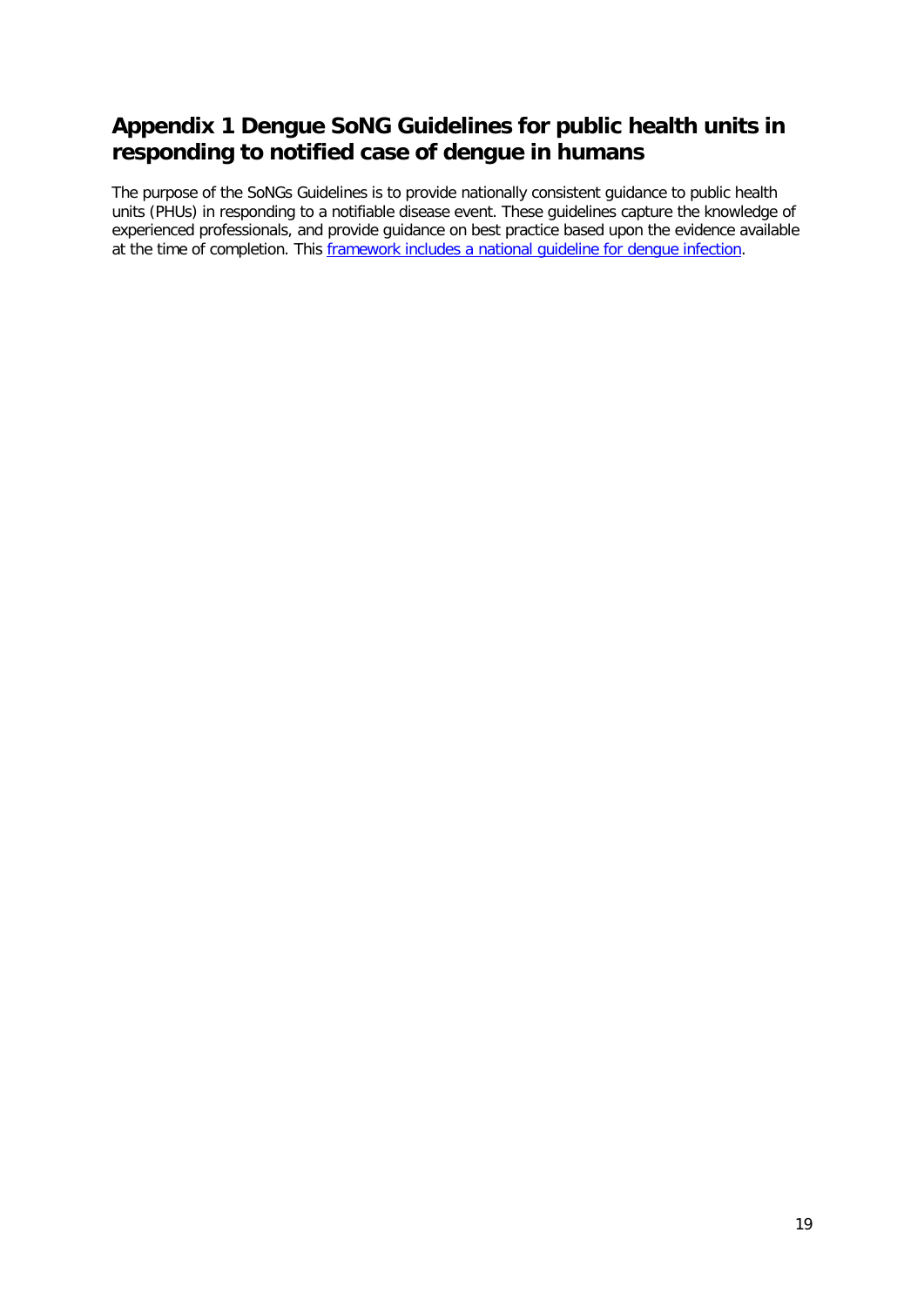# <span id="page-19-0"></span>**Appendix 2 Emergency interventions and control for public health practitioners**

[The Queensland Dengue Management plan](https://www.health.qld.gov.au/publications/clinical-practice/guidelines-procedures/diseases-infection/governance/dengue-mgt-plan.pdf) describes intervention and control methodology for dengue outbreaks.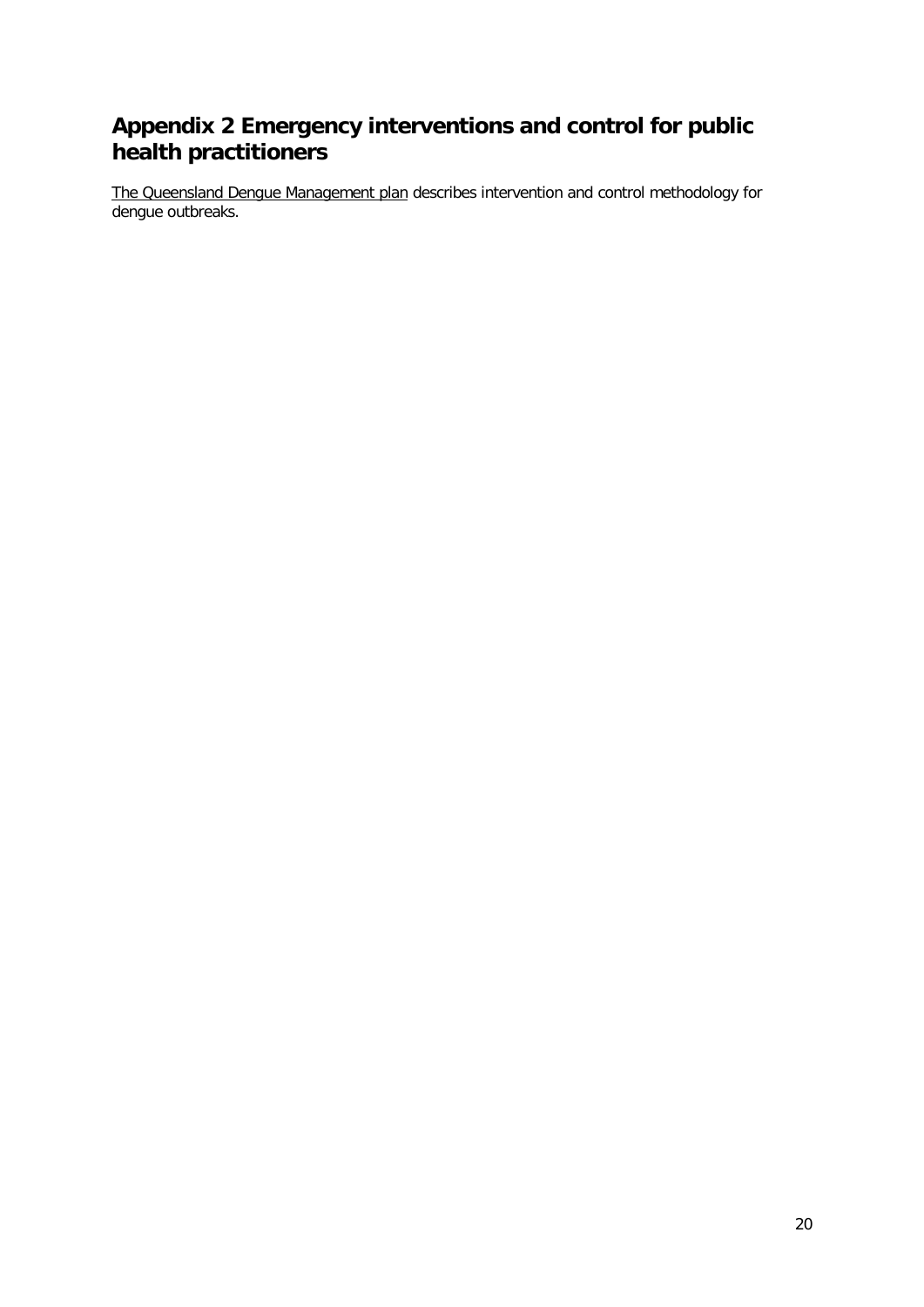# <span id="page-20-0"></span>**Appendix 3 Outbreak investigation and management**

# <span id="page-20-1"></span>**Define an outbreak**

1. Assembling outbreak response team

Consider assembling an outbreak response team. In states or territories this may consist of Public Health staff, medical entomologists, and state or local government EHOs. Staff experienced in arbovirus control should be consulted. If the outbreak response team require expert advice it can contact NAMAC through the secretariat.

# 2. Defining outbreak response teams

Define outbreak response team, regional and state/territory reporting lines, roles and responsibilities. An outbreak management team (OMT) ideally would include essential stakeholders from disease control, epidemiology, medical entomology, vector-control, environmental health, infectious disease, primary health care, laboratory, health promotion and communications personnel.

Responding to outbreaks includes investigation and management. Although they occur concurrently, they are presented separately.

# <span id="page-20-2"></span>**Outbreak investigation**

The goal of the investigation is to identify the source of infection and potential risk factors for illness, thereby informing public health action.

Below are the steps to be taken in identifying the source of an outbreak. Most of these steps will occur concurrently.

# <span id="page-20-3"></span>1. Humans

#### 1.1 Assessment of a possible case should include:

- Clinical presentation: Signs and symptoms and their compatibility with dengue
- Laboratory tests: Ensure that relevant tests are conducted and confirm results by utilising multiple testing methods and/or have a second laboratory perform diagnostics on samples. Consider the need for confirmatory laboratory tests in a second laboratory. A differential diagnosis of CHIKV or ZIKV should also be considered.
- Patient interview and Contact tracing by a public health nurse to determine likely address and date of acquisition, travel history, mosquito biting, whether case is locally acquired or imported, other addresses and other acquaintances who may be ill.

# 1.2 Case finding/enhanced surveillance:

- Consider conducting risk assessment to define the population at risk.
- Contact local hospitals and general practices to advise them of the case/s and to ascertain whether other people are possibly affected, noting usual symptoms.
- Consider media involvement to assist in alerting the community to the case/s.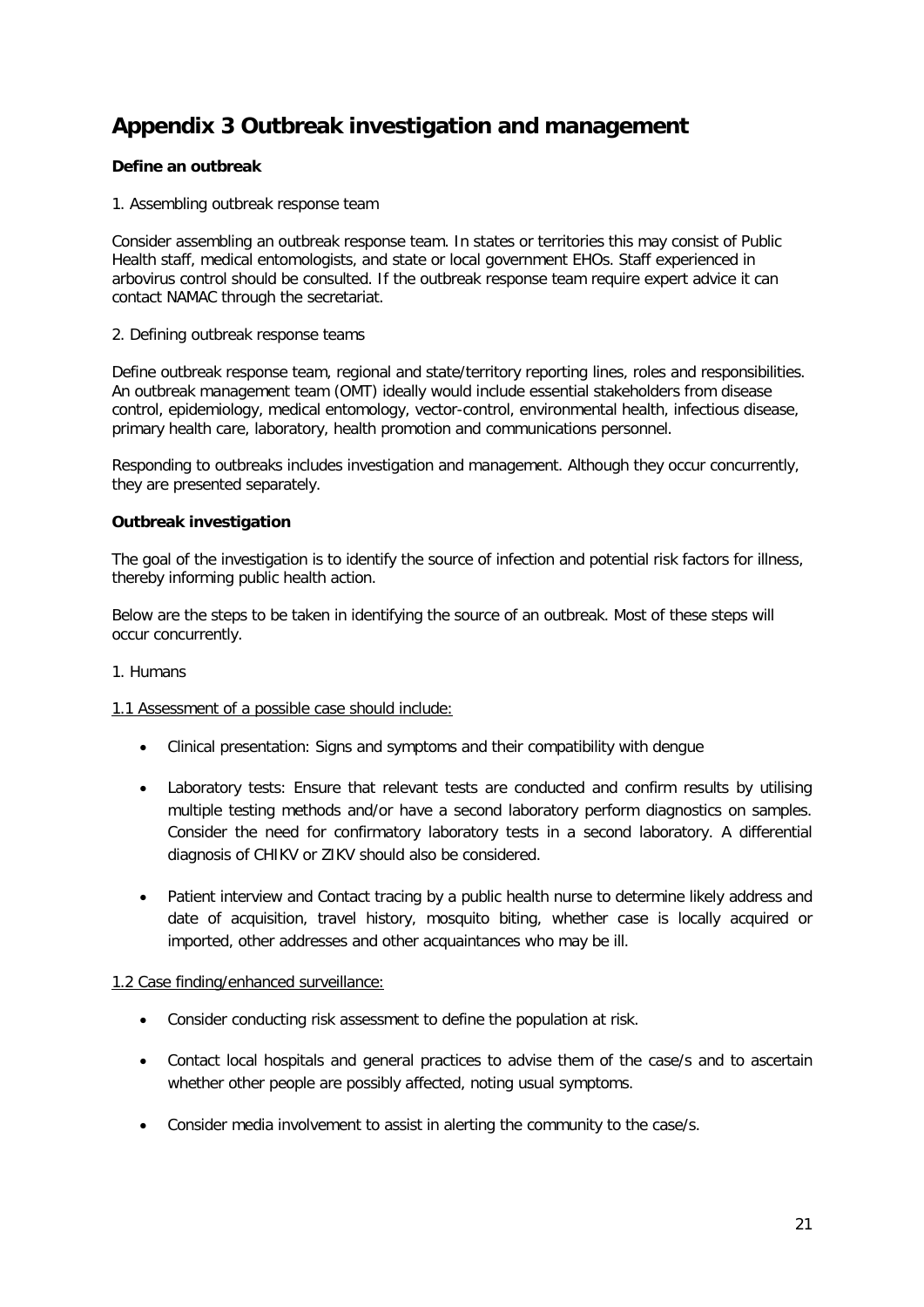- <span id="page-21-0"></span>2. Vectors
	- Review any previous surveys of vector species and their spatial and temporal abundance to attempt to identify at-risk areas (data may not be available).
	- Consider an extension of any routine surveillance (e.g. additional sites, more extensive or frequent sampling).
	- Evaluate relative numbers and population densities of vector species in at-risk areas.
	- Ascertain the results of any virus isolations (by tissue culture or viral antigen detection by PCR) that have been done from these mosquito-trapping locations.
- <span id="page-21-1"></span>3. Virus: isolates in human and vector species
	- Analyse previous virus isolation from region.
	- Isolate and identify virus from patients to determine dengue type
	- Consider molecular analysis of virus isolates to match with known isolates (dendrogram) to identify the source of the dengue virus.
- <span id="page-21-2"></span>4. Environmental factors
	- Examine relevant weather data including local and regional rainfall and temperature. Periods of high temperature (> 32°C) shorten the EIP and speed dengue transmission leading to large outbreaks (Ritchie et al. 2013 [http://www.plosone.org/article/info%3Adoi%2F10.1371%2Fjournal.pone.0068137.](http://www.plosone.org/article/info%3Adoi%2F10.1371%2Fjournal.pone.0068137)

# <span id="page-21-3"></span>**Outbreak management**

Management is differentiated from investigation in these guidelines, although both are likely to occur concurrently. Below are the actions that should be taken to prevent further spread of the outbreak.

#### <span id="page-21-4"></span>1. Human disease management

No specific treatment is available for DENV infection and care is largely supportive. Management of patients should be discussed with a physician with experience in DENV infection, and if indicated, general clinical guidelines should be developed, in collaboration with infectious diseases physicians.

<span id="page-21-5"></span>2. Reducing/preventing transmission

To reduce/prevent virus transmission, interruption of human/mosquito contact should be attempted by:

# 2.1 Vector control

The aim of vector control for dengue is to eliminate exotic mosquito vectors following an incursion, or, in areas where Ae. aegypti is known to occur, to eradicate virus by reducing the numbers of this vector in dengue response zones.

Goals are as follows: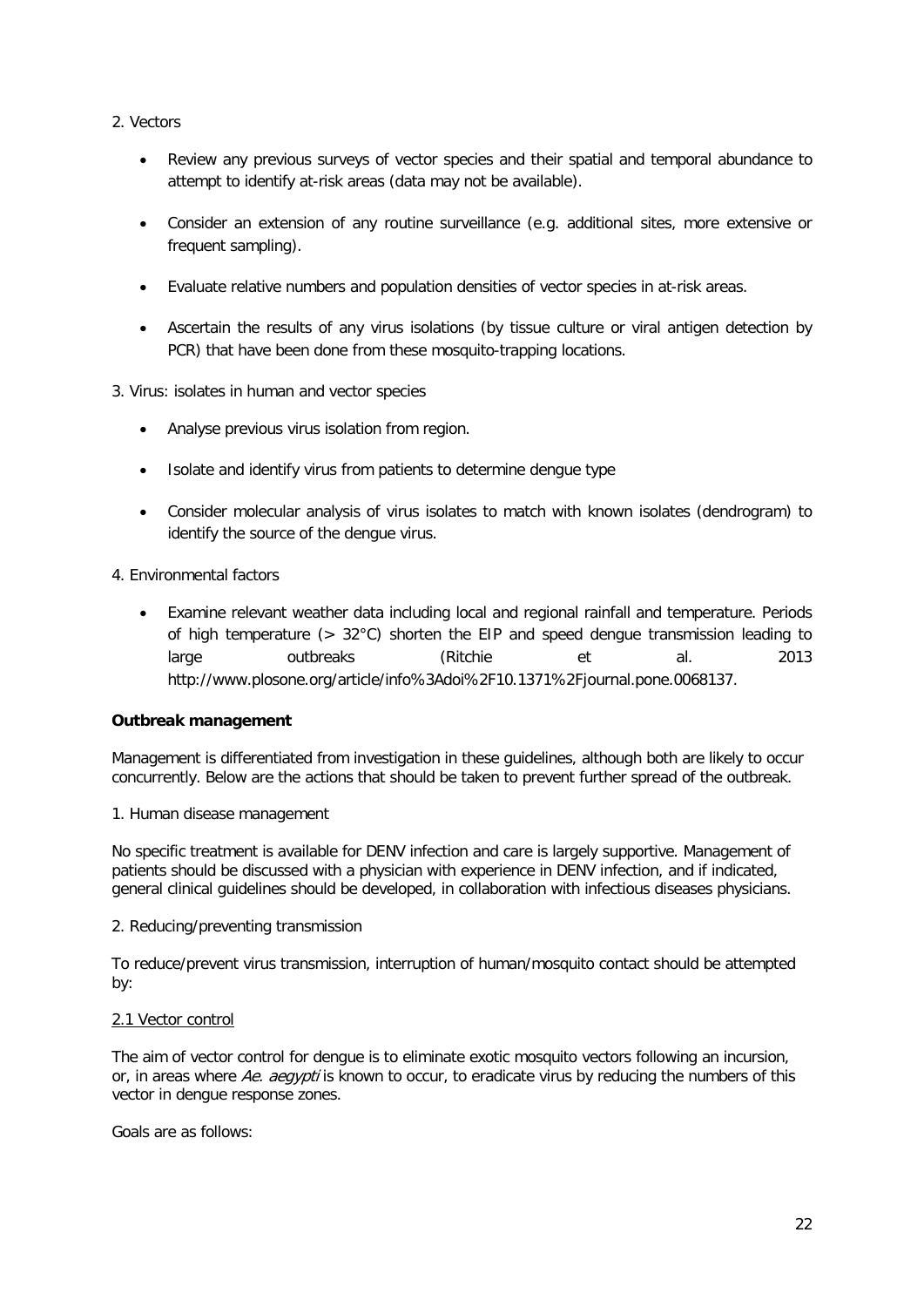- Rapidly reduce adult populations of the Aedes vector using IRS or harbourage spray. Adult populations should decrease by at least 80% for 4-6 weeks within a week of treatment.
- Consider concurrent deployment of an extensive array of traps to kill adults (e.g. lethal ovitraps).
- Concurrently conduct thorough larval control sweeps, treating artificial containers. .
- Map control data in a GIS or similar database.
- Monitor adult Ae. aegypti or Ae. albopictus in treated areas to confirm efficacy (NB not usually done in each dengue response zone in N Qld).
- Maintain close links and communication with public health clinicians about any suspected dengue cases. Ensure appropriate training of staff likely to be deployed. Consideration should be given to doing this prior to an outbreak (if one is predicted or expected).

### 2.2 Human avoidance of mosquitoes

Mosquito avoidance messaging is generally only relevant in north Queensland, but may be useful outside of north Queensland for localised public health messaging in local areas in the event of an incursion of DENV vectors. Consider involvement of the media to help inform people on how to avoid mosquito contact. Media methods could include social media, posters in public places, newspaper articles and commercials on TV or radio. Given public resistance to current dengue media prevention messages in north Queensland, further in-depth social research is required to understand the drivers underpinning community behaviours.

Information to be communicated by media and others involved in the outbreak response could include:

- Employ personal protection measures, such as using repellent, coil and plug in insecticide vaporisers, during the day especially indoors.
- Spray dark areas inside premises (such as inside wardrobes, behind entertainment centres, under tables and beds) with a residual surface spray.
- Notify the public of any enacted legislation that may provide health worker right-of-entry to their property.
- Please let health workers conduct interior residual sprays inside your home or building.
- Inspect yard and remove or empty any containers holding water.
- Ensure roof gutters, sump pits and rain water tanks are appropriately cleaned and/or sealed (and notify of any penalties).
- Ensure window and doors screens are in good condition.
- Consider closing outdoor recreation areas at night.

# 2.3 Enhancing surveillance

• Human surveillance should be enhanced to help identify new cases.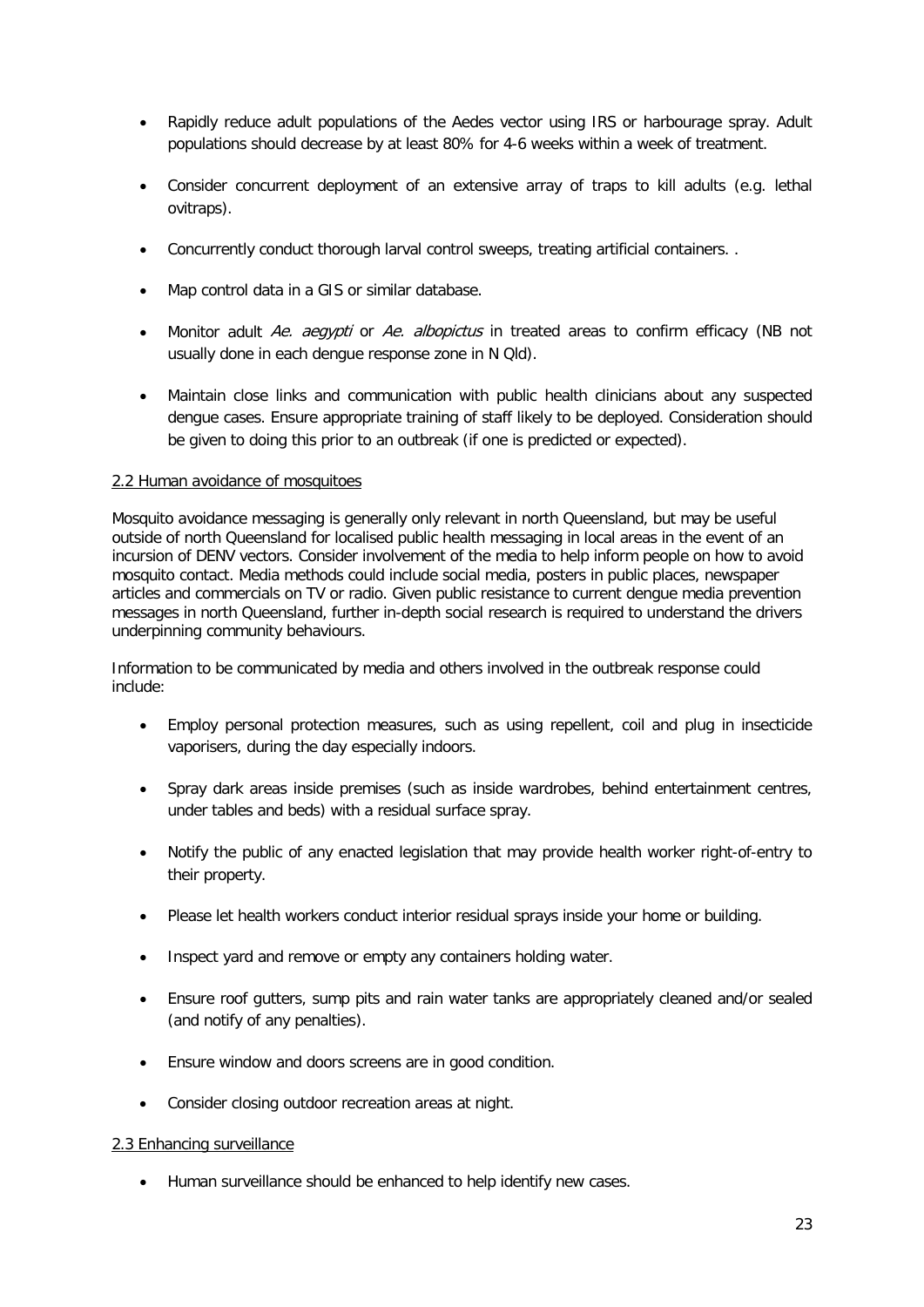- Vector surveillance should also be enhanced where relevant; consider collection of adult females for PCR testing.
- Encourage people with symptoms to present to a doctor.

In the event of an outbreak of DENV infection in a particular area or region outside of north Queensland, health departments and the International Health Regulations (2005) National Focal Point in the Department of Health (health.ops@health.gov.au) should be notified so that further investigation of potential vectors, reservoirs and co-infected people can be organised. The National Focal Point will assess the need to notify the WHO of the outbreak under the IHR (2005).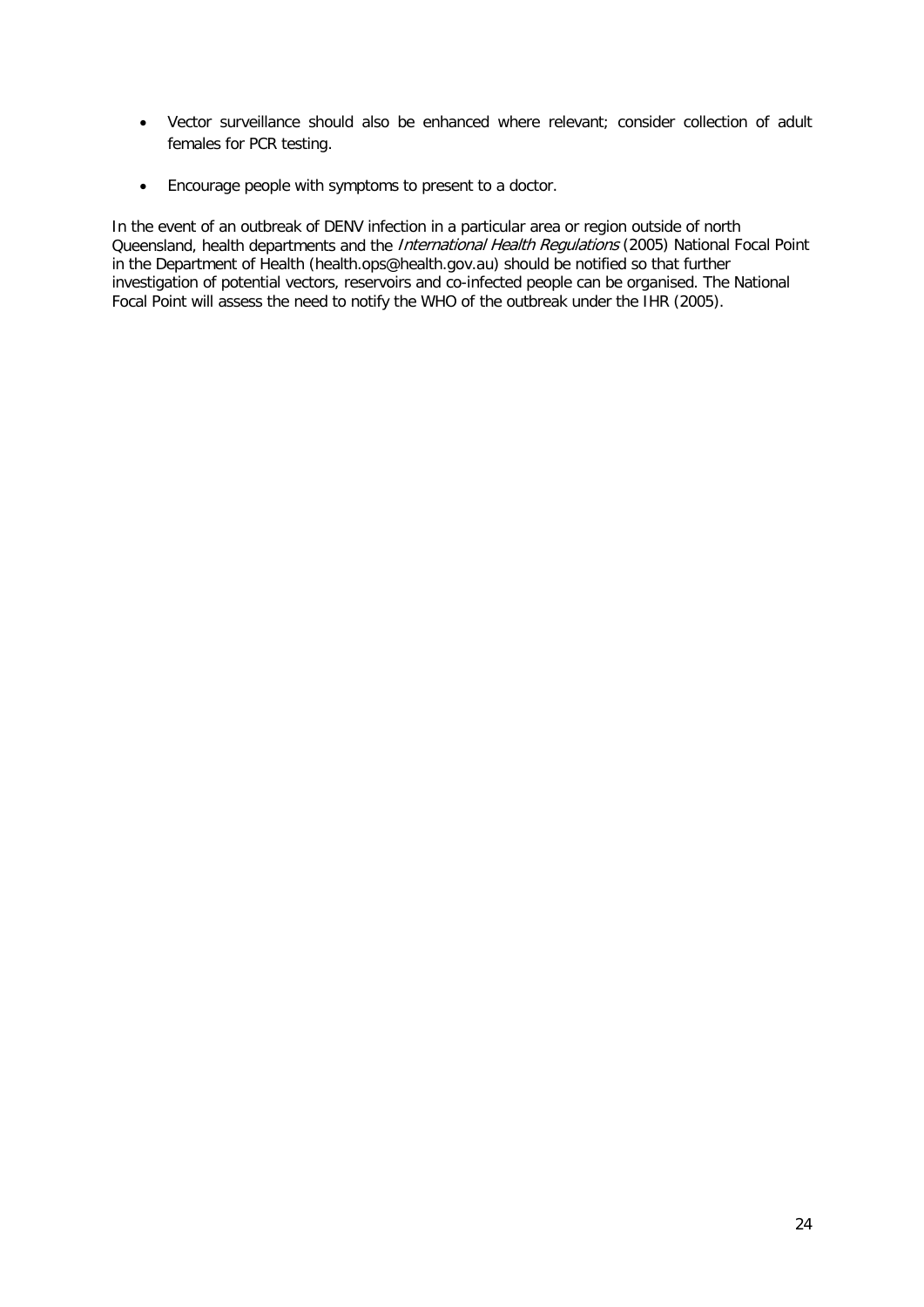# <span id="page-24-0"></span>**Appendix 4 Triggers for escalation of public messages (example)**

During an expanding outbreak, public health authorities might need to escalate recommended public health measures and associated public messaging. The potential triggers or decision points are provided below as an example.

# <span id="page-24-1"></span>**Example triggers for escalation of public messages outside of north Queensland**

| Example Scenario                                                                                                                   | Requirement for public health<br>messaging | Messages                                                                           |
|------------------------------------------------------------------------------------------------------------------------------------|--------------------------------------------|------------------------------------------------------------------------------------|
| <b>Isolated DENV case with known</b><br>travel history to endemic areas                                                            |                                            |                                                                                    |
| Incursion of vector within a<br>contained area within a Port                                                                       | <b>Nil</b>                                 | <b>Nil</b>                                                                         |
| Sporadic notifications of<br>overseas acquired infections at<br>expected levels                                                    |                                            |                                                                                    |
| One case of DENV infection in a<br>given area with no history of<br>travel                                                         | Local area messaging                       | May initiate public health<br>messaging to find further cases                      |
| Localised incursion of mosquito<br>vector, or higher than usual<br>vector activity in areas where<br>Ae. aegypti is known to occur |                                            | Mosquito avoidance, control of<br>breeding sites.                                  |
| Confirmed local transmission of<br>dengue                                                                                          |                                            | Raise awareness in order to find<br>further cases                                  |
| Mosquito vectors have become<br>established locally, or multiple<br>incursion sites in areas in                                    |                                            | Mosquito avoidance, control of<br>breeding sites.                                  |
| proximity to residential areas.                                                                                                    | Regional/state/national<br>messaging       | Emphasise avoiding outdoor<br>events in the late afternoon and<br>early morning.   |
| Increased notifications of<br>dengue acquired overseas,<br>particularly if a large number of<br>cases from a new area.             |                                            | Mosquito avoidance, seeking<br>medical advice if unwell on<br>return from overseas |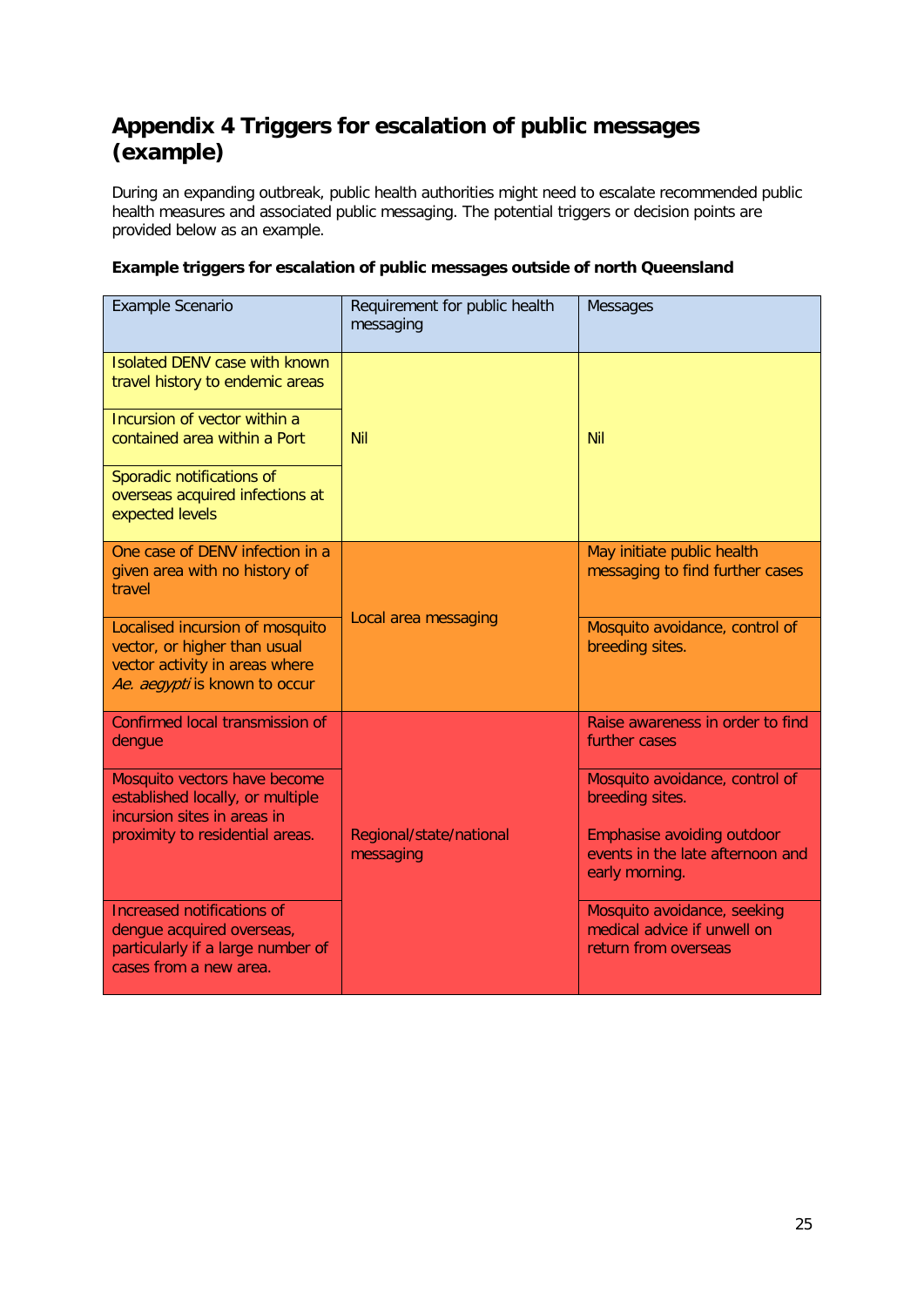# <span id="page-25-0"></span>**Appendix 5 Dengue research priorities**

# <span id="page-25-1"></span>**Virological studies:**

- Isolate and sequence active DENV, and relate to virulence and EIP
- Describe epidemiology of notable outbreaks

# <span id="page-25-2"></span>**Entomological studies:**

- Optimisation of surveillance activities in locations at risk of incursion of vectors, including investment in the translation of operational research outcomes to field adoption.
- Evaluate the role of *Wolbachia* infections in limiting dengue outbreaks following releases.
- Evaluate the use of wMelPop *Wolbachia* infections for engineering local eradication of Ae. aegypti in Queensland towns, particularly in Central and Southern Queensland.
- Develop auto-dissemination tools for use of the IGR pyriproxyfen for control of cryptic breeding sites.
- Develop new control methods for adult *Aedes*, particularly use of metofluthrin to prevent biting and kill Aedes inside homes.
- Development of new monitoring tools and networks for Ae. aegypti and Ae. albopictus, with initial field trials of the GAT to replace standard ovitraps.
- Enhancement of genetic marker technologies and increase reference collection of DNAsequenced Ae. aegypti and Ae. albopictus to trace the origins of mosquito incursions.
- As resistance to the pyrethroids have been described in  $Ae$ . aegypti, consider adding resistance monitoring.

# <span id="page-25-3"></span>**Climate and environmental studies:**

Climate and environmental studies to inform modelling of the future range of mosquito vectors.

# <span id="page-25-4"></span>**Laboratory aspects:**

Development of robust serological assays, including developing the ability to distinguish between primary and secondary infections.

# <span id="page-25-5"></span>**Publicity and Communication Interventions:**

Develop and test use of media and social media to monitor for exotic Aedes.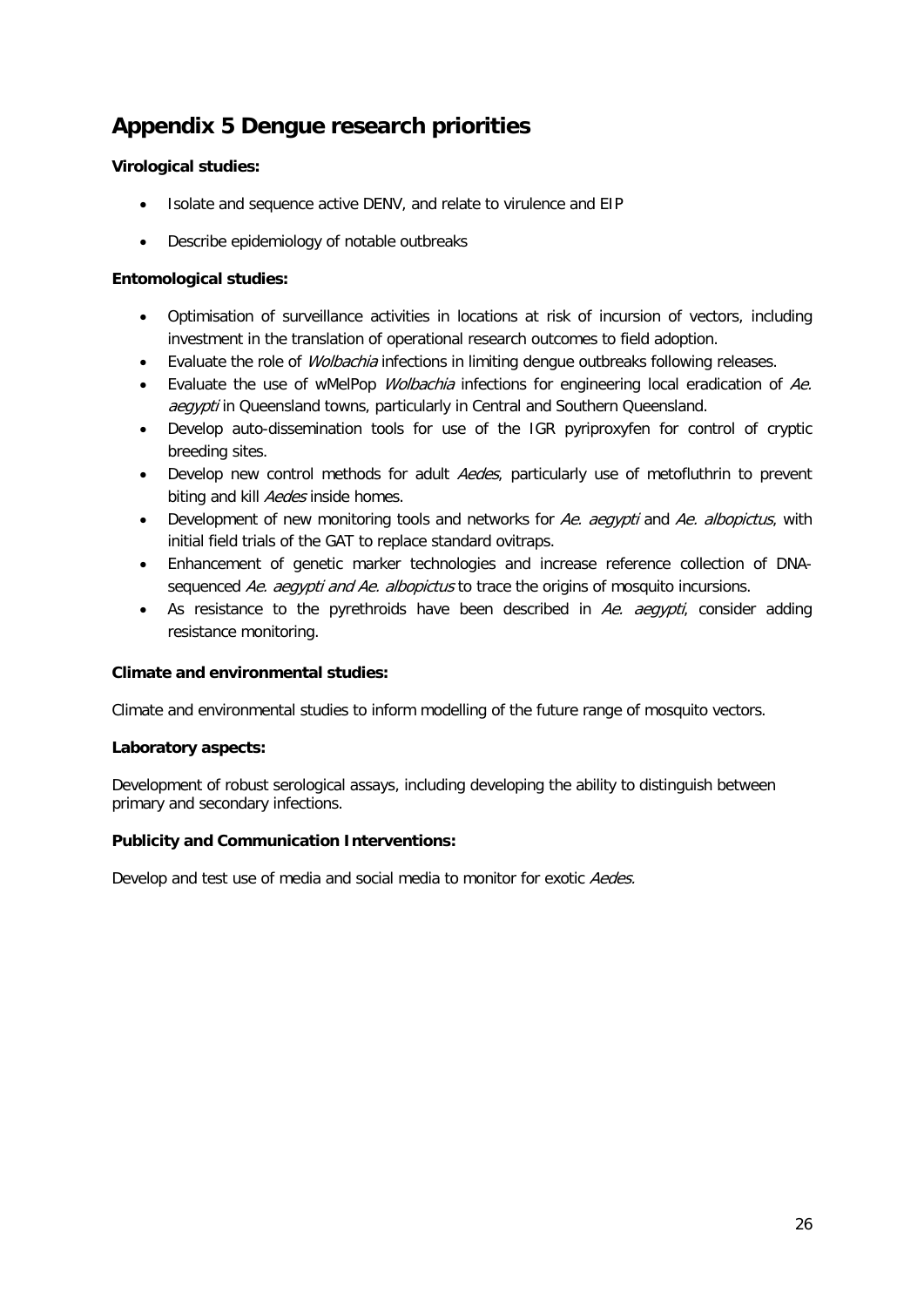# <span id="page-26-0"></span>**Appendix 6 Public health reference laboratories for diagnosing human infections, and entomology reference laboratories for confirmation of vector identification**

## <span id="page-26-1"></span>**Commonwealth Scientific and industrial Research Organisation (CSIRO)**

CSIRO Australian Animal Health Laboratory Private Bag 24 (5 Portarlington Road) Geelong Victoria 3220 Phone: (03) 5227 5000

[Web site](http://www.csiro.au/Organisation-Structure/National-Facilities/AAHL.aspx) (http://www.csiro.au/Organisation-Structure/National-Facilities/AAHL.aspx)

### <span id="page-26-2"></span>**New South Wales**

Serology Section, CIDMLS Institute of Clinical Pathology and Medical Research (ICPMR) Westmead Hospital Locked Bag 9001 Westmead NSW 2145 Phone: (02) 9845 6255

Department of Medical Entomology, CIDMLS Institute of Clinical Pathology and Medical Research (ICPMR) Westmead Hospital Locked Bag 9001 Westmead, New South Wales 2145 Phone:(02) 9845 7265

[Web site](http://medent.usyd.edu.au/) (http://medent.usyd.edu.au/)

# <span id="page-26-3"></span>**Northern Territory**

Department of Primary Industries and Fisheries (DPIF) Makagon Rd, Berrimah, Darwin Northern Territory 0828 Phone: (08) 8999 5511

[Web site](http://www.nt.gov.au/d/Primary_Industry/) (http://www.nt.gov.au/d/Primary\_Industry/)

Medical Entomology Department of Health Royal Darwin Hospital PO Box 41326 Casuarina NT 0811

### <span id="page-26-4"></span>**Queensland**

Qld Health Forensic and Scientific Services 39 Kessells Road Coopers Plains PO Box 594 Archerfield Qld 4108 Phone: (07) 3274 9151

[Web site](http://www.health.qld.gov.au/qhcss/qhss/) (http://www.health.qld.gov.au/qhcss/qhss/)